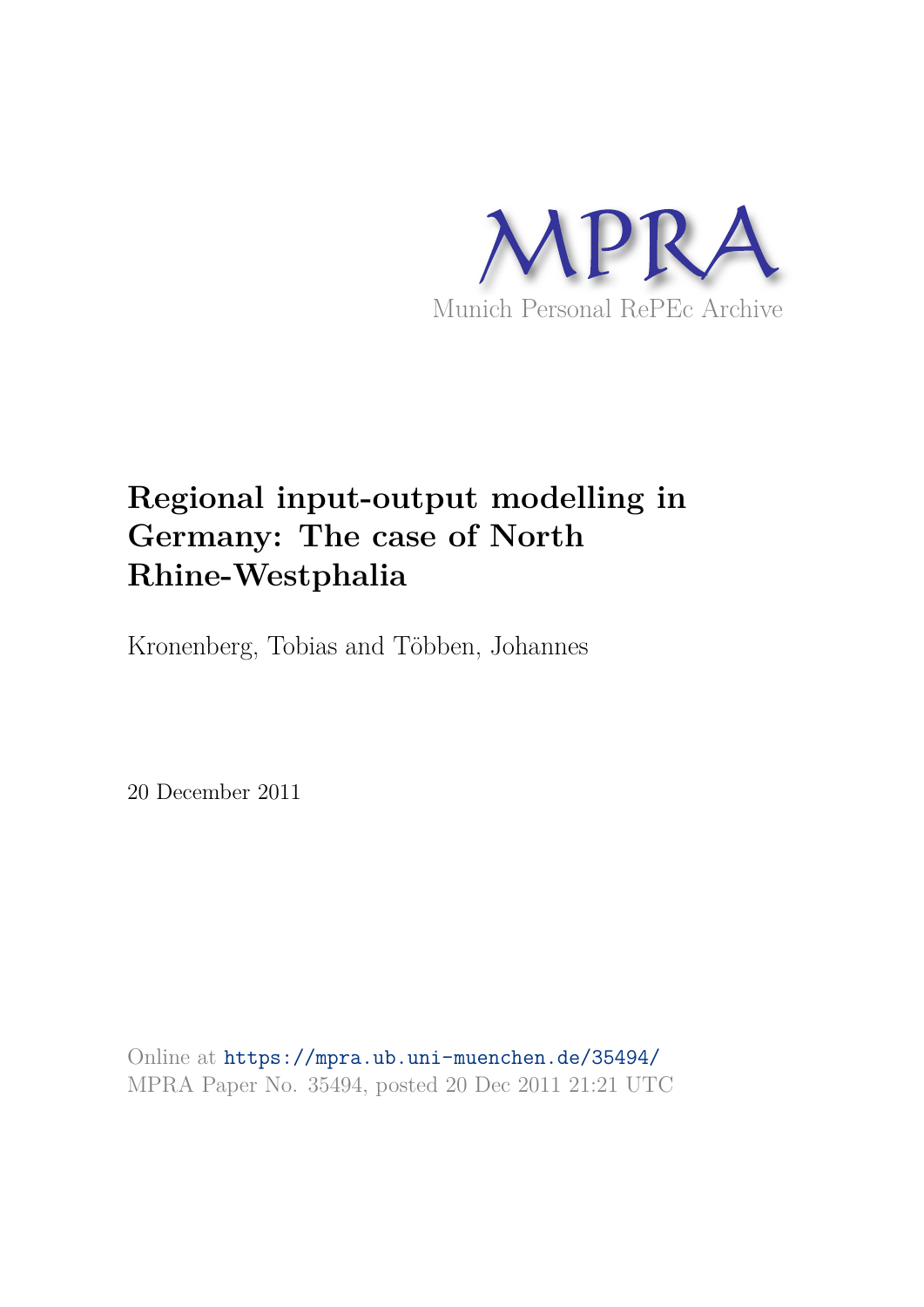# Regional input-output modelling in Germany: The case of North Rhine-Westphalia

## Johannes Többen & Tobias Kronenberg Forschungszentrum Jülich

#### **Abstract**

The political system of Germany is characterized by strong federalist elements, which means that many important decisions of economic policy are made by the governments of the federal states or *Länder*. Unfortunately the statistical offices of the *Länder* do not produce regional input-output tables, claiming that they lack the resources (i.e. manpower) to do so. The lack of official inputoutput tables for the *Länder* forms a significant obstacle to the study of regional economic developments and hampers the ability of economists to provide well-informed advice to regional policy-makers. A similar situation prevails in many other European countries.

This paper attempts to meliorate the situation by describing the process of constructing a regional input-output table (RIOT) for North Rhine-Westphalia (NRW), the largest federal state in terms of GDP and population. A first approximation is produced by applying the CHARM method to the national input-output table on the basis of regional and national employment data. This first approximation is then improved upon by adding additional information from various sources, including the statistical office of NRW and the household survey of income and expenditure. We conclude that it is possible to construct a meaningful RIOT even when resources (time and money) are severely limited if the available information is used in an efficient manner.

#### **Keywords**

regional input-output table, nonsurvey method, hybrid method, location quotient.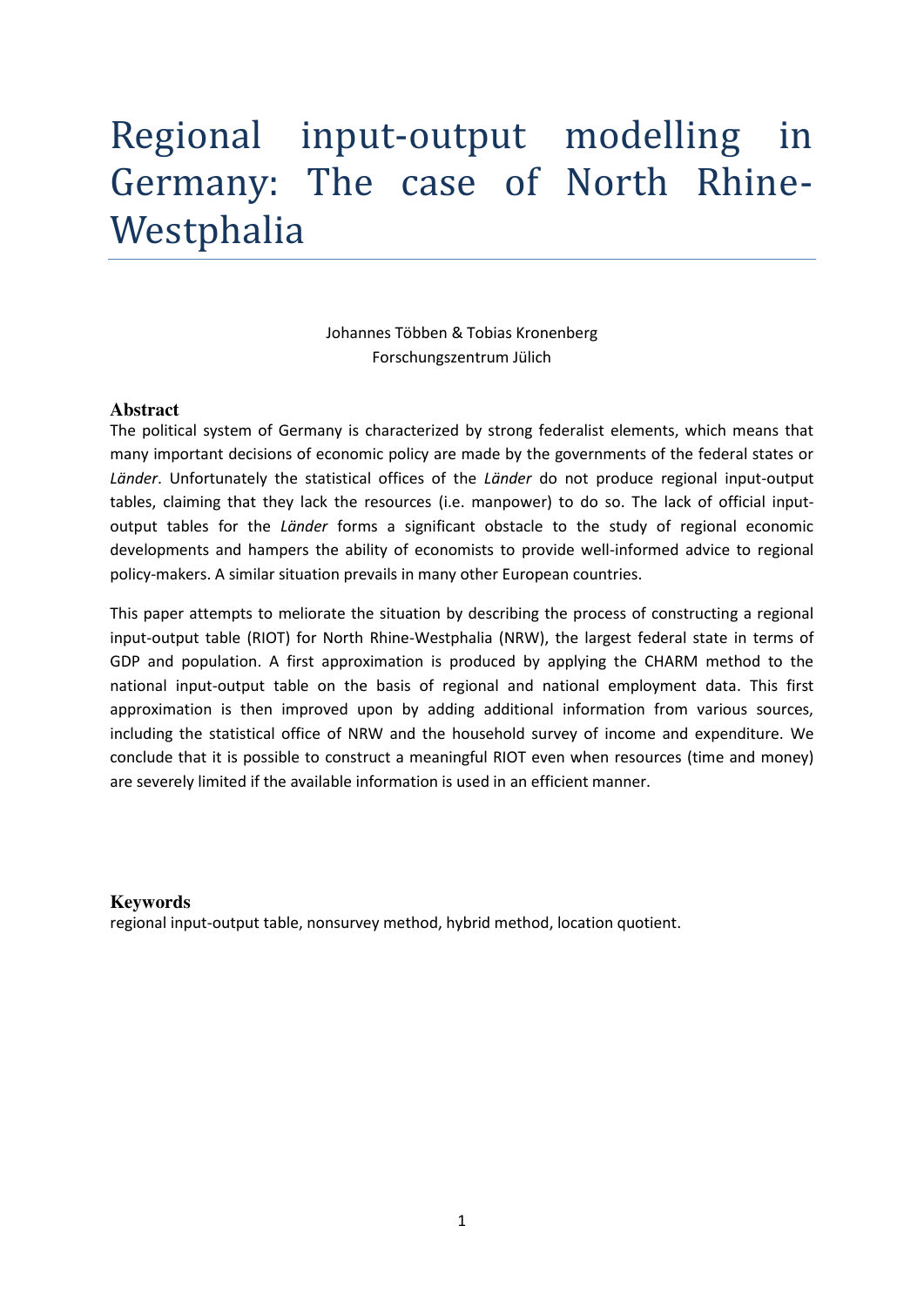## **1 Introduction**

North Rhine-Westphalia (henceforth NRW) is one of the sixteen federal states that make up the Federal Republic of Germany. In terms of GDP and population, it is also the largest of the federal states. Due to the federal structure of Germany, its government has considerable influence over regional policymaking, including the fields of economic and environmental policy. In an attempt to use that influence, the current government has proposed a new law on climate conservation, which stipulates ambitious goals in terms of reducing greenhouse gas emissions. Specifically, the proposed law states that carbon dioxide emissions should be reducing by 25% in 2020 and by 80% in 2050, compared to the 1990 level. In order to achieve these aims, various policy measures will have to be undertaken, including, for example, a programme for the refurbishment of buildings. It seems natural to expect that these ambitious policy measures may unfold noticeable effects on the regional economy in terms of value added and employment, especially since NRW's economy was built upon coal mining, steelmaking and other heavy industry. In order to trace these effects, and also to assess the effectiveness of policy measures in terms of reducing emissions, the proposed law includes a requirement for monitoring the progress on a regular basis.

This raises the question of how to study the effects of such policy measures on regional employment, value added, and emissions. An accepted approach for such analyses is the application of regional input-output models (or multisectoral CGE models, which are after all extended input-output models with certain closure rules). Unfortunately, the construction of such models is hampered by the lack of official input-output tables for NRW. A similar situation prevails in the other federal states, as none of the statistical offices produces official input-output tables for individual federal states (the last one to do so was the statistical office of Baden-Württemberg in 1993). From a regional economics perspective, the lack of official input-output tables is deplorable because input-output models could be of great help in assessing the effects of policy measures on regional economies.

This paper aims at meliorating that situation by describing the process of constructing a regional input-output table (RIOT) for NRW. In principle, the same procedure can be applied to the other federal states as well. Since regional economists in many other countries also face the problem of constructing RIOTs based on limited statistical information, we hope that they are also interested in how the problem was addressed here for the case of NRW. In the recent past, a number of papers have discussed the problem of regionalising a national input-output table (NIOT) by means of nonsurvey methods [\(Bonfiglio, 2009;](#page-22-0) [Bonfiglio and Chelli, 2008;](#page-22-1) [Flegg and Tohmo, 2011;](#page-22-2) [Kronenberg,](#page-22-3)  [2009;](#page-22-3) [Tohmo, 2004\)](#page-23-0). The present paper contributes to that stream of literature and goes a step further by using not only a nonsurvey method but also drawing on other sorts of information, e.g. a supply table, a household survey on income and expenditure, and official statistics on international imports and exports. Thus, the resulting RIOT for NRW is not based on a pure nonsurvey approach but on a hybrid approach in the sense of Lahr [\(1993\)](#page-23-1). The paper also discusses very specific problems that arise during the RIOT construction process, for example the distinction between industries and homogeneous branches.

The paper proceeds as follows. Section 2 provides some background on NRW and its government's climate policy. Section 3 lays out the notational conventions and definitions used in the mathematical parts of the paper. Section 4 describes the actual process of constructing the RIOT. Section 5 reports the results and draws some comparisons between the NIOT for Germany and the RIOT for NRW. Finally, Section 6 forms the conclusion.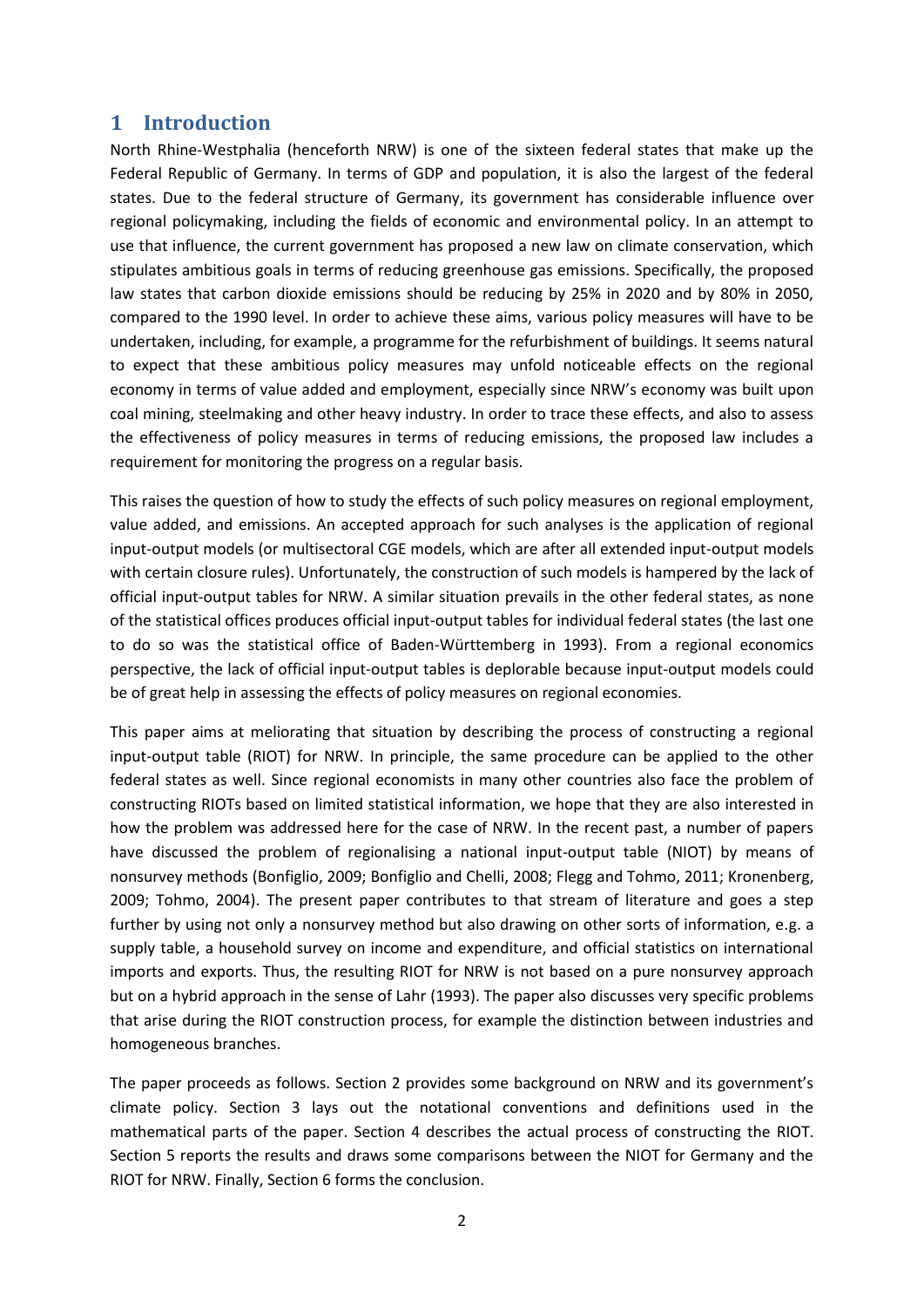## **2 Background and Motivation**

NRW is Germany's largest state in demographic and economic terms, its population of 18 million and GDP of 522 billion € amounting to 22% of the corresponding national totals in 2010. [Figure 1](#page-3-0) shows a map of the region. NRW borders on three other federal states (Lower Saxony, Hesse and Rhineland-Palatinate) and two foreign countries (Belgium and the Netherlands). The capital of NRW is Düsseldorf; its largest city is Cologne with one million inhabitants. The grey-shaded area between Duisburg and Dortmund is the highly industrialised and densely populated Ruhr area (named after the river Ruhr). During the  $19<sup>th</sup>$  century, this region became the industrial heartland of Germany due to the coal mines situated along the Ruhr valley and the steel-based industries which developed around them.

<span id="page-3-0"></span>**Figure 1: Map of NRW** 



**Source: [http://de.wikipedia.org/wiki/Nordrhein-Westfalen \(](http://de.wikipedia.org/wiki/Nordrhein-Westfalen)accessed October 25, 2011)**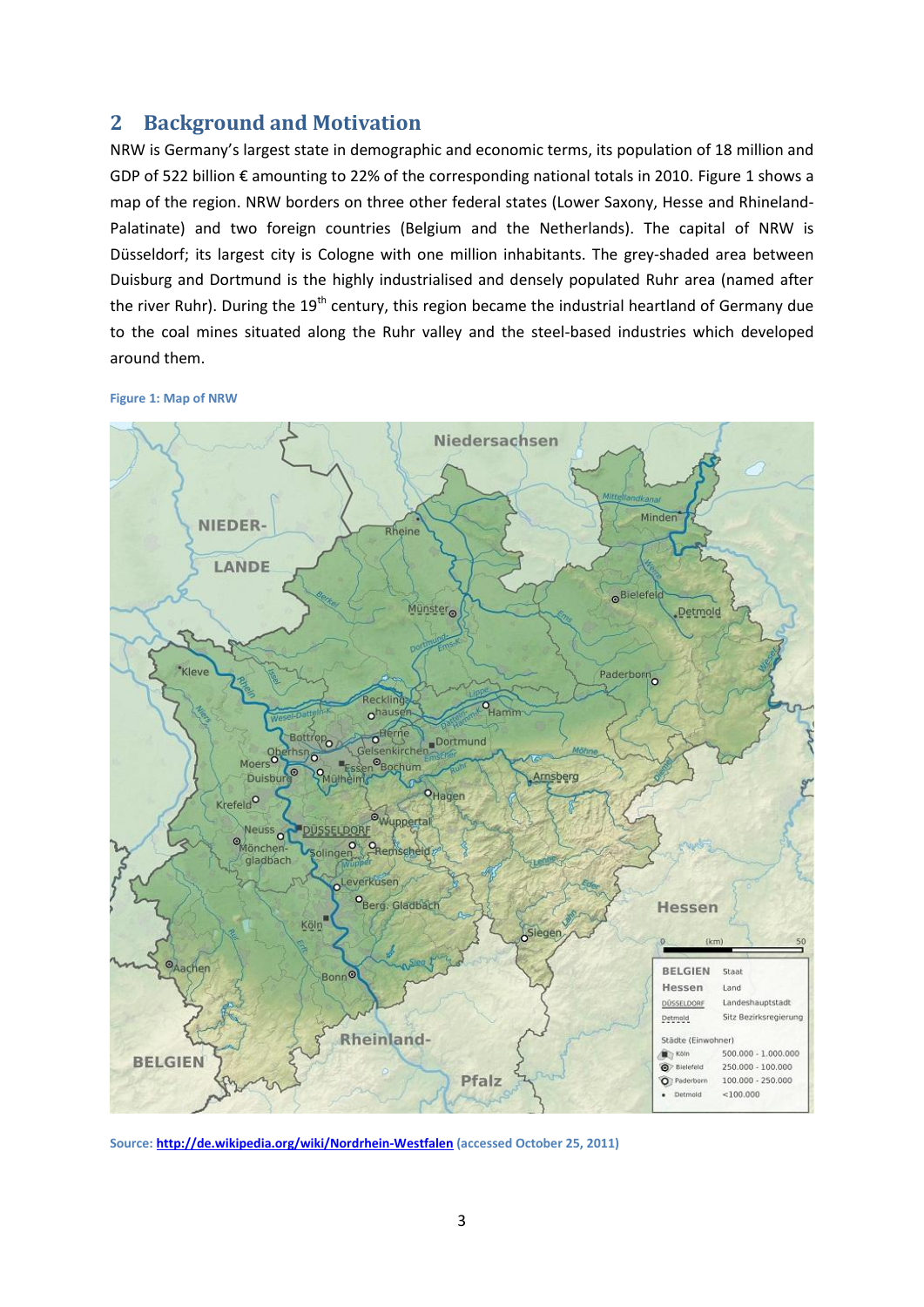Like many other "old" industrial regions, NRW has been experiencing a significant structural change in the past three decades. The coal mines can no longer compete with cheap coal imported from abroad, and the subsidies which have kept them alive until now are due to run out in the near future. Thus, coal mining and steel industry are currently in decline. However, there has not been a complete "de-industrialization" in NRW – many manufacturing industries continue to operate in the region.

Due to the federal structure of the German political system, the government of NRW and its parliament wield considerable influence over concerning economic, social and environmental policy in NRW. In the summer of 2011, for example, the government proposed a new law intended to reduce greenhouse gas emissions<sup>1</sup>. This law – which has yet to pass parliament before it can enter into force – sets forth certain policy goals, including a reduction of greenhouse gas emissions in NRW by 25 percent in 2020 and by 80 percent in 2050 (compared to 1990). It requires that the government (and future governments) set up a "climate protection plan" and explicitly states (§8) that continuous "monitoring" will be performed. This monitoring must include:

- 1) an up-to-date survey of greenhouse gas emissions in NRW
- 2) a depiction of the expected development of GHG emissions in NRW as well as an estimation of the effects of the individual measures of the climate protection plan and their contribution to the achievement of the climate protection goals as well as intermediate goals and sectoral interemediate goals
- 3) other aspects, e.g. macroeconomic repercussions including employment effects
- 4) a consideration of the effects of EU-funded measures

l

- 5) suggestions for the further development of the climate protection plan as well as the specification of new intermediate goals and sectoral goals
- 6) an overview over the effects of climate change on humans and the environment as well as the enacted adaptation measures in NRW.

This monitoring process could benefit tremendously from the application of macroeconomic models based on the input-output approach<sup>2</sup>. Such models are frequently used to estimate the effects of climate policy measures at the national level as well the effects of economic developments on GHG emissions [\(Kuckshinrichs](#page-23-2) *et al.*, 2010). In principle, they could also be used at the regional level. However, this would require a regional input-output table (RIOT) for NRW. Such a table is not available from official sources. Therefore, our aim in this paper is to show how a RIOT for NRW can be constructed from the available data. Once such a table is available, it can be used for a multitude of purposes. The work on this table was started before the climate conservation law entered into public discussion, and its relevance has only increased as a consequence of this law.

<sup>&</sup>lt;sup>1</sup> The draft version of the *Gesetz zur Förderung des Klimaschutzes in Nordrhein-Westfalen* is available online at [http://www.umwelt.nrw.de/klima/pdf/gesetz\\_klimaschutz\\_nrw.pdf \(](http://www.umwelt.nrw.de/klima/pdf/gesetz_klimaschutz_nrw.pdf)accessed 9 November 2011).

 $^2$  This includes the "textbook" input-output model as well as more elaborate models (e.g. CGE models).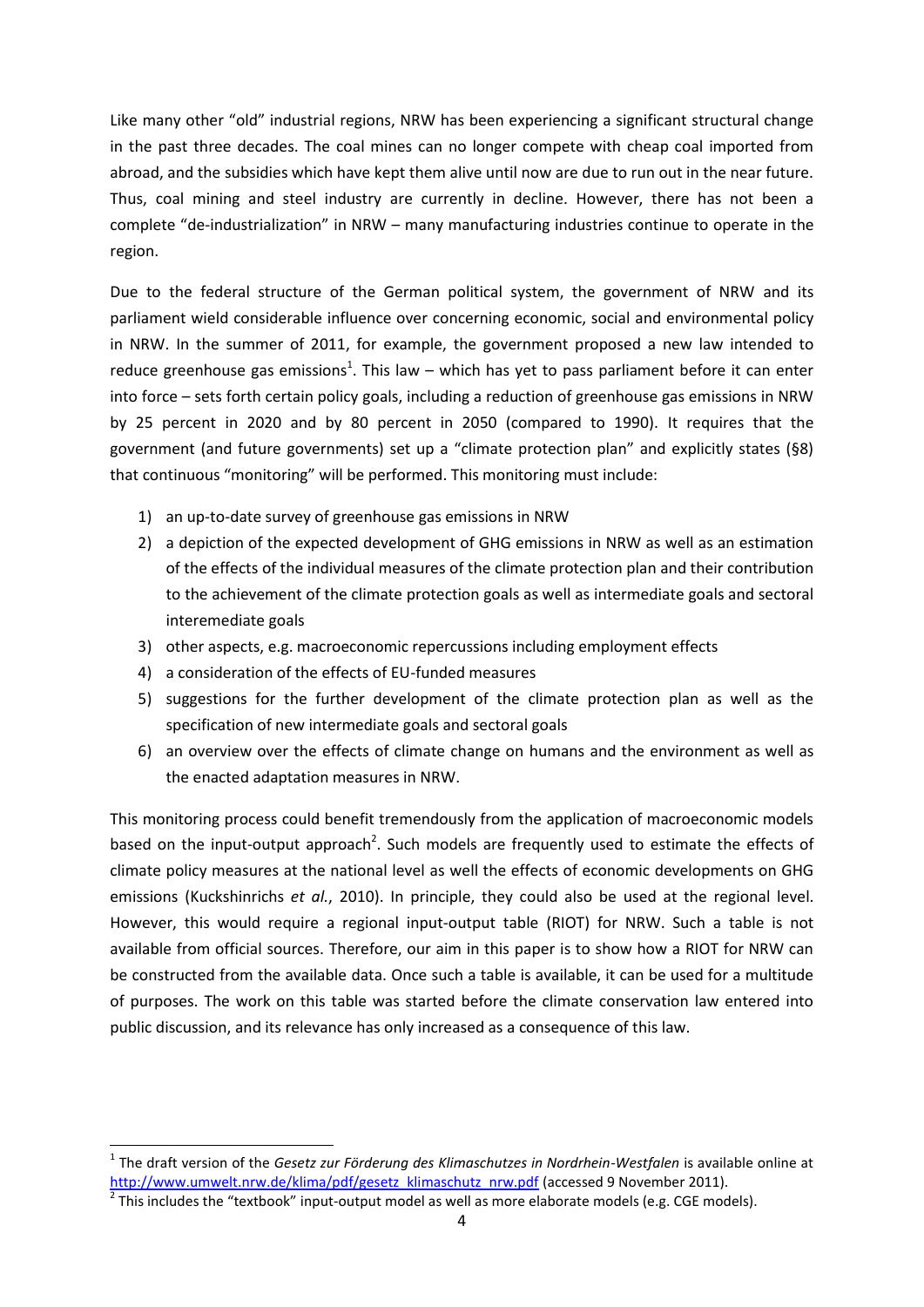## **3 Conventions and Definitions**

The RIOT for NRW will be constructed according to the same format at the corresponding inputoutput table for Germany provided by the Federal Statistical Office (Destatis). The layout of this table is illustrated in [Figure 2.](#page-5-0) For vectors, matrices and scalars we adopt the usual conventions. That is, vectors and matrices are printed in bold type, whereas scalars (including the individual elements of vectors and matrices) are printed in italic type.

<span id="page-5-0"></span>

|                             |                              | <b>Branches</b>                 |                                 | Interm. |                   | Final use |                | Total |
|-----------------------------|------------------------------|---------------------------------|---------------------------------|---------|-------------------|-----------|----------------|-------|
|                             |                              | $\mathbf{1}$                    | $\overline{2}$                  | use     | Households Others |           | Exports        | use   |
| Products                    | $\mathbf 1$                  | $Z_{\scriptscriptstyle 1,1}^{}$ | $Z_{\scriptscriptstyle 1,2}^{}$ | $Z_1^D$ | $c_1$             | $d_1$     | $e_1$          | $u_1$ |
|                             | $\mathbf 2$                  | $Z_{2,1}$                       | $Z_{2,2}$                       | $Z_2^D$ | $\mathcal{C}_2$   | $d_2$     | e <sub>2</sub> | $u_2$ |
| Interm. consumption         |                              | $\overline{Z_1^U}$              | $Z_2^U$                         |         |                   |           |                |       |
|                             | Primary inputs (Value added) | $\boldsymbol{V}_1$              | V <sub>2</sub>                  |         |                   |           |                |       |
|                             | Output                       | $\boldsymbol{x}_1$              | $x_2$                           |         |                   |           |                |       |
| Imports of similar products |                              | $m_1$                           | m <sub>2</sub>                  |         |                   |           |                |       |
|                             | <b>Total Supply</b>          | $S_1$                           | $S_2$                           |         |                   |           |                |       |
|                             |                              |                                 |                                 |         |                   |           |                |       |

#### **Source: authors' illustration**

l

The full-scale input-output table for Germany distinguishes 71 products and the same number of homogeneous branches. For illustrative purposes, [Figure 2](#page-5-0) shows a simplified version with only two products and two homogeneous branches. A homogeneous branch is an artificial construct which, by assumption, produces only one type of output, and that output is a homogenous product. Naturally, reality is more complicated, with many firms producing a variety of products. Therefore, a distinction has to be made between a homogenous branch and an industry, which is a group of similar firms producing various products. The difference between industries and homogenous branches will play an important role in sectio[n 4.1.](#page-6-0)

The core of the input-output table is the interindustry transactions matrix **Z**. It includes both domestically produced products and imported products. That is,  $Z_{1,1}$  represents the total value of products of type 1 used by branch 1, regardless of the origin of those products. The column sums of this matrix,  $Z_1^U$  and  $Z_2^U$ , denote the total intermediate consumption of the two branches. Below that, the value added by each industry,  $v_1$  and  $v_2$ , is recorded<sup>3</sup>. The sum of intermediate consumption and

 $3$  Value added is the sum of the compensation of employees (i.e. wages and social security contribution), net operating surplus (i.e. profits), consumption of fixed capital (i.e. depreciation) and net taxes on production. For the sake of simplicity, net taxes on products are ignored in [Figure 2.](#page-5-0)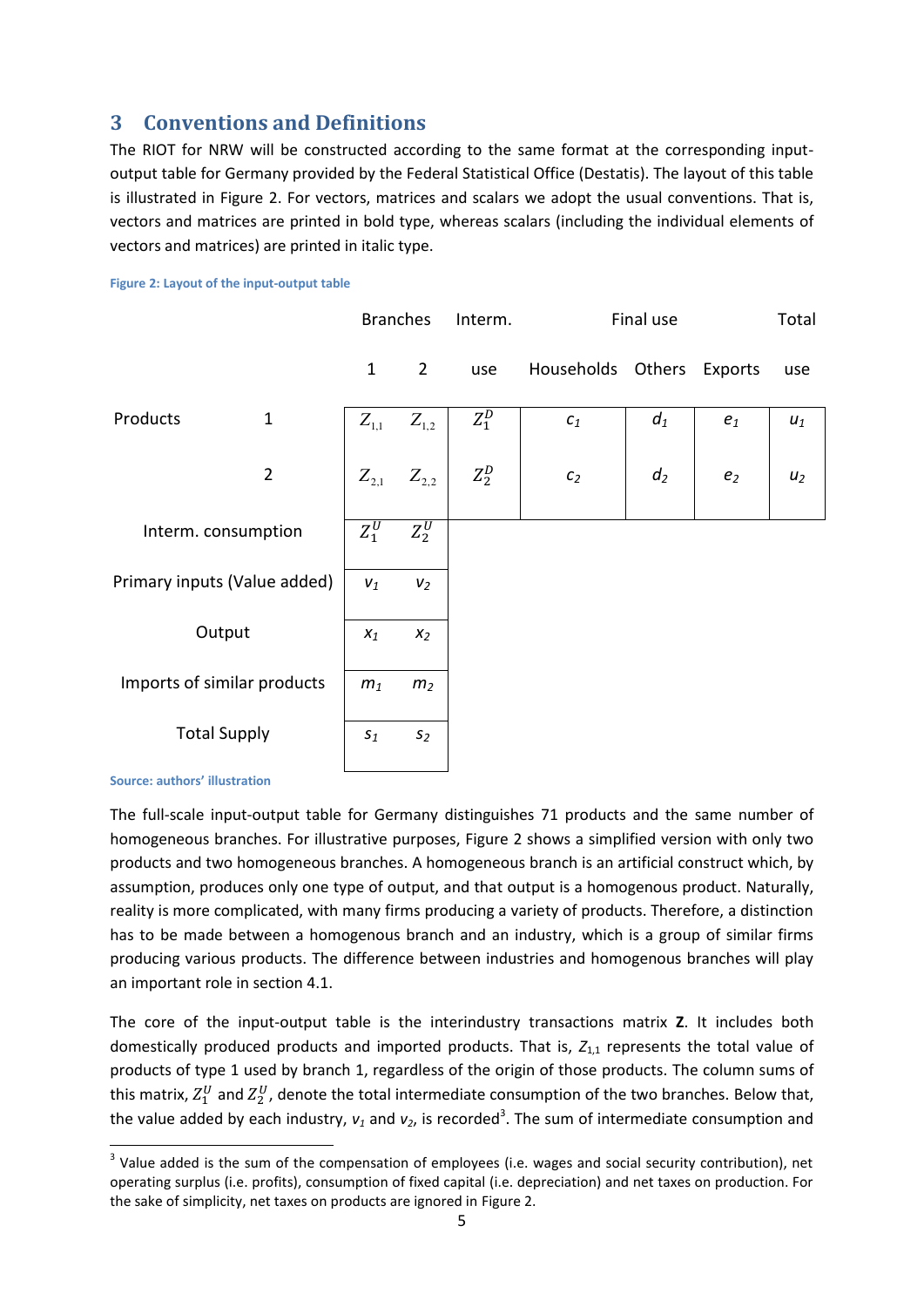value added is output, denoted by *x1* and *x2*. The second row from the bottom shows imports of both products. Note that the row is labelled "imports of **similar** products". That is, *m1* is the value of imported products of type 1, not the value of products imported for use by branch 1. Finally, the sum of domestic production and imports of each product is defined as the total supply of that product, denoted by *s1* and *s2*.

Along each row, we can see how the products of a certain type were used. The row sums of **Z**, denoted by  $Z_1^D$  and  $Z_2^D$ , represent the total use of each product for intermediate consumption by all branches. Further to the right, we can see final consumption expenditure by households (*c1* and *c2*), exports ( $e_1$  and  $e_2$ ), and "other final use" ( $d_1$  and  $d_2$ ). The latter includes final consumption expenditure by government and non-profit institutions serving households (NPISH) as well as gross capital formation (i.e. investment). The sum of intermediate use and final use is total use  $(u_1 \text{ and } u_2)$ .

## **4 The Construction Process**

The construction process consisted of four steps. First, we estimated regional output by branch, using data on employment by industry to construct a regional supply table. Second, we estimated primary inputs and intermediate use of commodities by invoking the equal technology assumption and adjusting the estimates on the basis of superior information. Third, we estimated the final of commodities, drawing upon a household survey of consumption expenditure. Finally, we estimated regional imports and exports using the CHARM approach and adjusting the nonsurvey estimates to be compatible with the official statistics on foreign trade. Each of these four steps is described in the following.

## <span id="page-6-0"></span>**4.1 Estimation of regional output by branch**

The estimation of the intermediate and primary inputs within the hybrid approach incorporates a national input-output and a national supply table as well as data of output, value added and wages on national and regional level.

The first step in the construction of the RIOT is the estimation of regional output by branch. Since the latest input-output table is published for 2007 all other data also refer to 2007. However, a problem arises because the data that are available at the regional level are classified by economic activity according to the WZ classification, whereas the data from the national input-output accounts are classified by products according to the CPA classification. A car manufacturer, who also owns a bank, in order to provide financial services to car buyers, shall serve as an illustrative example: According to the classification in economic activities the activities of this bank are related to the sector "motor vehicles", because the main activity of a car manufacturer is to produce cars, whereas the same bank is related to the sector "financial services" according to the classification in products.

Therefore, we cannot directly use our regional data as a basis for the RIOT; we first have to "convert" the data from industries (WZ classification) to products/branches (CPA classification). This can be done by means of a regional supply table. Thus, before we move on toward the actual RIOT, we make a detour and estimate the regional output from the supply table. [Figure 3](#page-7-0) shows a simplified supply table with two products and two economic activities. In the full-scale supply table for Germany, which is also provided by Destatis, the columns *j* are structured in 59 industries, whereas the rows *i* are divided in 71 products.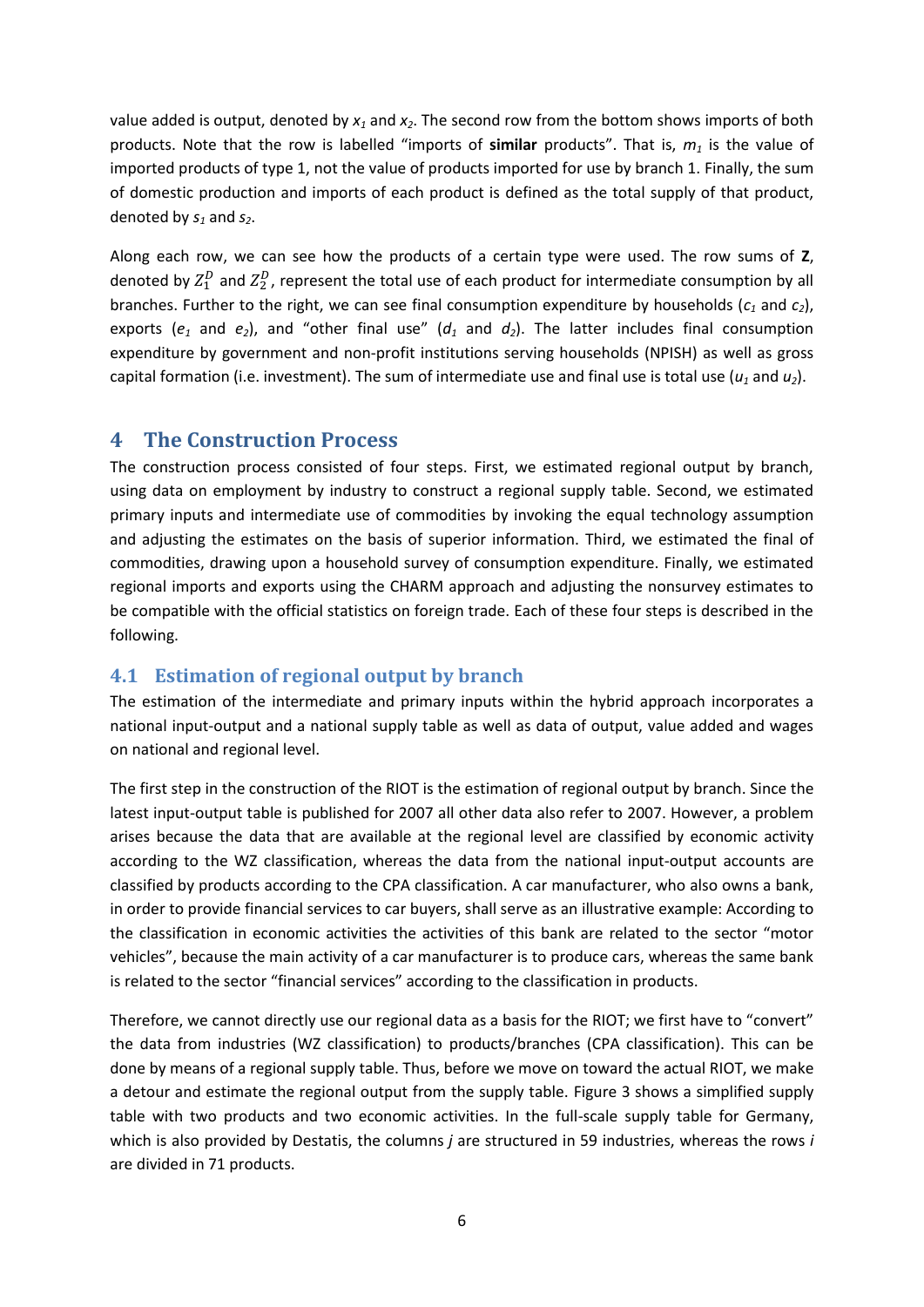#### <span id="page-7-0"></span>**Figure 3: The layout of the supply table**



**Source: authors' illustration**

Ideally, we would use data on regional and national output by industry to construct the regional supply table. However, regional output data is not available at the 59-sector classification; it is only available at a 16-sector classification. Therefore, we use the compensation of employees as the basis for the regionalisation procedure. This data is available at the same 59-sector classification at the regional and national level. The national supply table can be regionalized by multiplying each column *j* with wage quotients for each economic activity  $t_i$ :

$$
(1) \ \ r_j^r = \frac{w_j^r}{w_j^n} r_j^n
$$

where the indices *r* and *n* indicate variables related to the regional and the national level and *w<sup>j</sup>* denotes the compensation of employees in industry *j*. The column totals must be equal to the official output data and the row totals (denoted by  $\overline{x_1}$  and  $\overline{x_2}$ ) are our estimates of regional output by product. This is already very close to what we need for out RIOT. However, a small problem remains: The output figures in the supply table do not include intra-company deliveries, but the input-output table does. In most cases this is not important, but in certain branches (e.g. agriculture) the share of intra-company deliveries is quite significant. We then use data on regional output by industry to correct for this.

The data on regional output (as mentioned above) is only available for a 16-industry disaggregation. For this reason the column totals have to be aggregated on the same level of detail, in order to compare the estimated values with the official data. The estimated outputs are adjusted by multiplying each column of the supply table with a quotient from the estimated output and the output from the official data  $\widetilde{r}_j^r/r_j^r$ , where  $\widetilde{r}_j^r$  denotes the regional output from the official data. Before the row totals of the supply table can flow into the regional input-output table, the companyinternal deliveries on the regional level have to be estimated and added to the estimated output. Assuming that the share of company-internal deliveries in output on the regional and national level is equal the regional output is estimated as:

(2) 
$$
x_j^r = \overline{x}_i * (1 + \frac{l_j^n}{x_j^n})
$$
 (7)

Where  $l_i^n$  denotes the monetary value of company-internal deliveries on the national level. As a result, we have a regional estimate of output by product at the same 71-sector level as in the national IOT. This estimate is fully consistent with the official data on output by industry for NRW.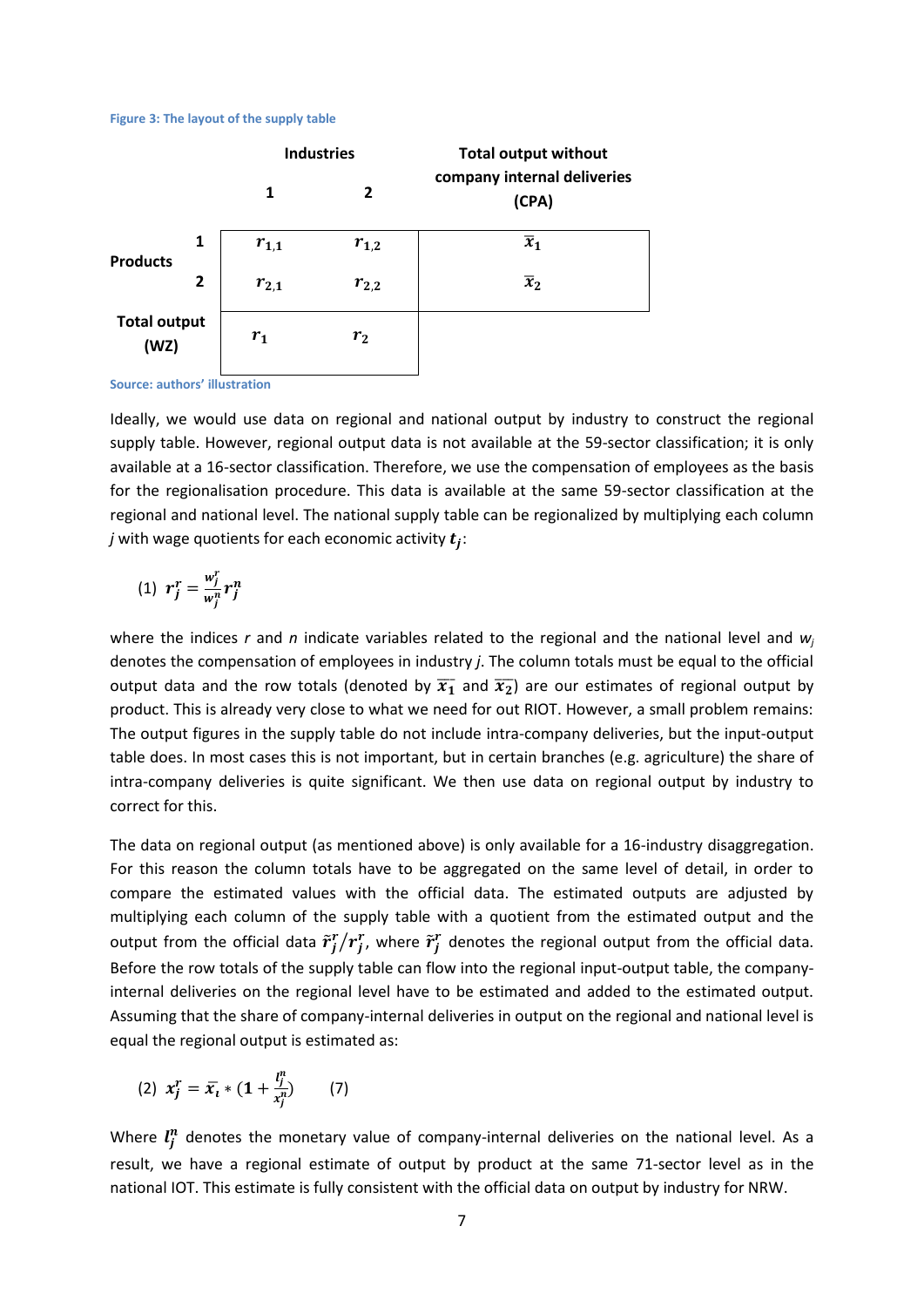### **4.2 Estimation of primary inputs and intermediate use**

The next step in the construction procedure consists of the estimation of regional value added and regional compensation of employees. Data on both are available, but they are classified according the WZ system and for only 60 sectors. In order to "translate" this data into our classification (CPA, 71 sectors), we adopt the following approach. At first we calculate the regional value added on the 60-sector level by multiplying the regional value added data  $v_i^{r,WZ}$  with a correction term:

$$
(3) \ \widetilde{v}_{j}^{r,CPA} = v_{j}^{r,WZ} * \frac{v_{j}^{n,CPA}}{v_{j}^{n,WZ}}.
$$

We assume that the ratio of value added  $v_j^{n,CPA}/v_j^{n, WZ}$  classified in CPA and WZ on the national level is equal to ratio on the regional level. In cases where the value added of an economic activity exceeds the value added of a product on the national level  $v^{n,CPA}_j/v^{n,WZ}_j < 1$  and, hence, the value added of the same product on the regional level decreases in comparison to the data. Thus,  $v^{n,CPA}_j/v^{n,WZ}_j > 1$  causes a correction in the opposite direction. As this estimation yields value added for only 60 sectors because of the data limitations, the estimated value added must be disaggregated in 71 sectors. The only data that are available in an appropriate structure are employment data. Value added of those sectors that possess a higher level of aggregation in data than needed for the input-output table is allocated to the subsectors via their share in employment. The estimation of the compensation of employees is conducted in the same fashion as the estimation of the value added.

Given that, we are able to estimate the remaining properties of the value added namely the [net] operating surplus  $\pi_i^r$ , the net taxes on production  $t_i^r$  and the consumption of fixed capital  $\alpha_i^r$ . Since the value added and the compensation of employees are already known, the difference between both must be allocated to  $\pi_i^r$ ,  $t_i^r$  and  $\alpha_i^r$ . Because of lacking information about the regional values of these components, we assume that their share in gross value added is the same as on the national level.

(4) 
$$
\pi_j^r = (v_j^r - w_j^r) * \frac{\pi_j^r}{[v_j^n - w_j^n]}
$$
  
\n(5)  $t_j^r = (v_j^r - w_j^r) * \frac{t_j^r}{[v_j^n - w_j^n]}$   
\n(6)  $\alpha_j^r = (v_j^r - w_j^r) * \frac{\alpha_j^r}{[v_j^n - w_j^n]}$ 

In a final step the estimation of the interindustry matrix is conducted. Total intermediate consumption of branch *j* is equal to the difference between the output and value added of that branch:  $z_i^{u,r} = x_i^r - v_i^r$ . We assume the structure of the intermediate inputs on the regional level to be equal to those on the national level<sup>4</sup>. The elements of the interindustry matrix are then given by:

(7) 
$$
z_{i,j}^r = z_{ij}^n * \frac{z_j^{u,r}}{z_j^{u,n}}
$$

l

 $<sup>4</sup>$  Note that we do not assume equal input-output coefficients in the region and the nation. We do assume that</sup> the share of each intermediate input in total intermediate use of branch *j* is the same. This might be called the "weak" version of the equal technology assumption.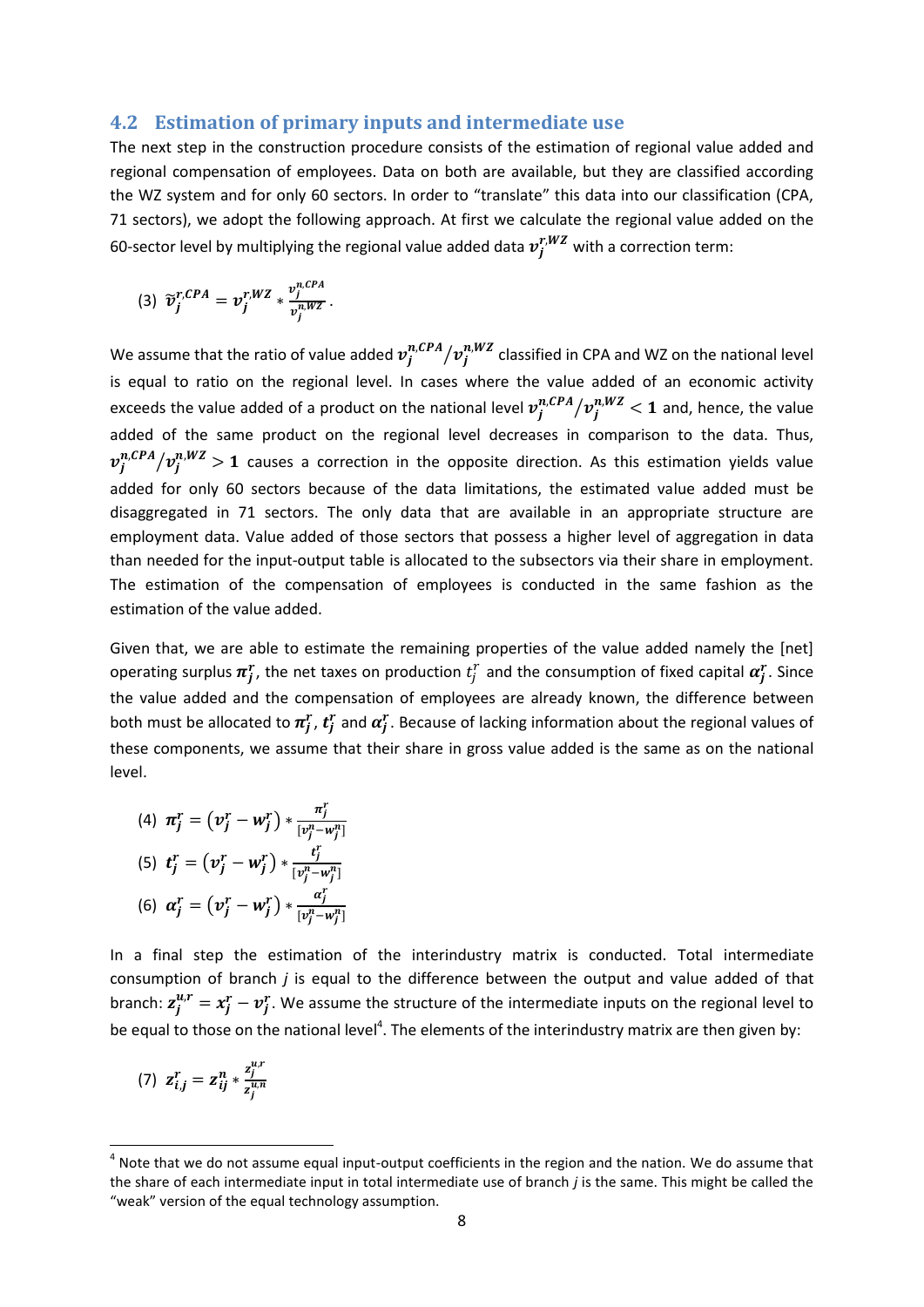After this step the primary and intermediate inputs of our regional input-output table are estimated and we move on to the estimation of the final domestic use.

## <span id="page-9-0"></span>**4.3 Estimation of regional final use**

Final use of products is sub-divided into final consumption of households and NPISH, final consumption of government, gross capital formation (including stock variations), and exports. The latter will be dealt with in section [4.4.](#page-10-0) Here, we first consider the final consumption of households, then move on to the other components of final use.

Due to the crucial role of consumption of private households, the estimation of these is based on micro data from the income and expenditure survey (*Einkommens- und Verbrauchsstichprobe* – henceforth EVS), which was conducted by the statistical offices in 2003. The remaining components of the final domestic use, which are of lower importance in quantitative terms, are simply estimated by scaling down the corresponding columns of the national IOT, using the shares of NRW in the national totals.

The participants of the EVS allocate their expenditures over a period of three months on 133 groups of intended use according to the SEA classification standard (the German version of the international COICOP standard). As the participation is voluntary, note that these data are a quoted sample, because the return rates differ considerably over population groups. For this reason data of a single household must be weighted with an expansion factor, which indicates the number of households that are represented by a pooled household. The average of an intended use over all households is calculated afterwards. The structure of the expenditures may be expressed in the form of consumption coefficients  $\pmb{\gamma^m}$ 

$$
(8) \ \gamma^m = \frac{c^m}{c},
$$

where  $m$  denotes the intended use,  $c$  denotes the total consumption of a household and  $c^m$  denotes the expenditure of a household for an intended use *m*. The expenditures for the whole economy are then estimated by multiplying the consumption coefficients, with the number of households *H* and the total consumption of an average household *c*.

$$
(9) \ \mathbf{C}^m = \gamma^m \mathbf{C} \mathbf{H}.
$$

l

Lehmann [\(2004\)](#page-23-3) observed that consumption of private households based on data of the EVS is likely to be underestimated for various reasons. For example, when people fill out their questionnaire they may not remember all the instances in which expenditures were made<sup>5</sup>. It is therefore necessary to proceed with an adjustment via correction coefficients (denoted by  $DO^{m}$ ) that denote the share of estimated expenditures for an intended use *m* based on EVS data in the consumption of the national social accounting. Thus we assume that the degree of deviation on the regional and the national level is the same.

As mentioned above, the EVS data are structured according to the SEA classification. In order to integrate the consumption of private households into the RIOT, it is necessary to convert the data into the CPA classification. This is done by making use of the consumption interdependence table,

 $<sup>5</sup>$  This applies in particular to expenditure on gastronomic services and cigarettes.</sup>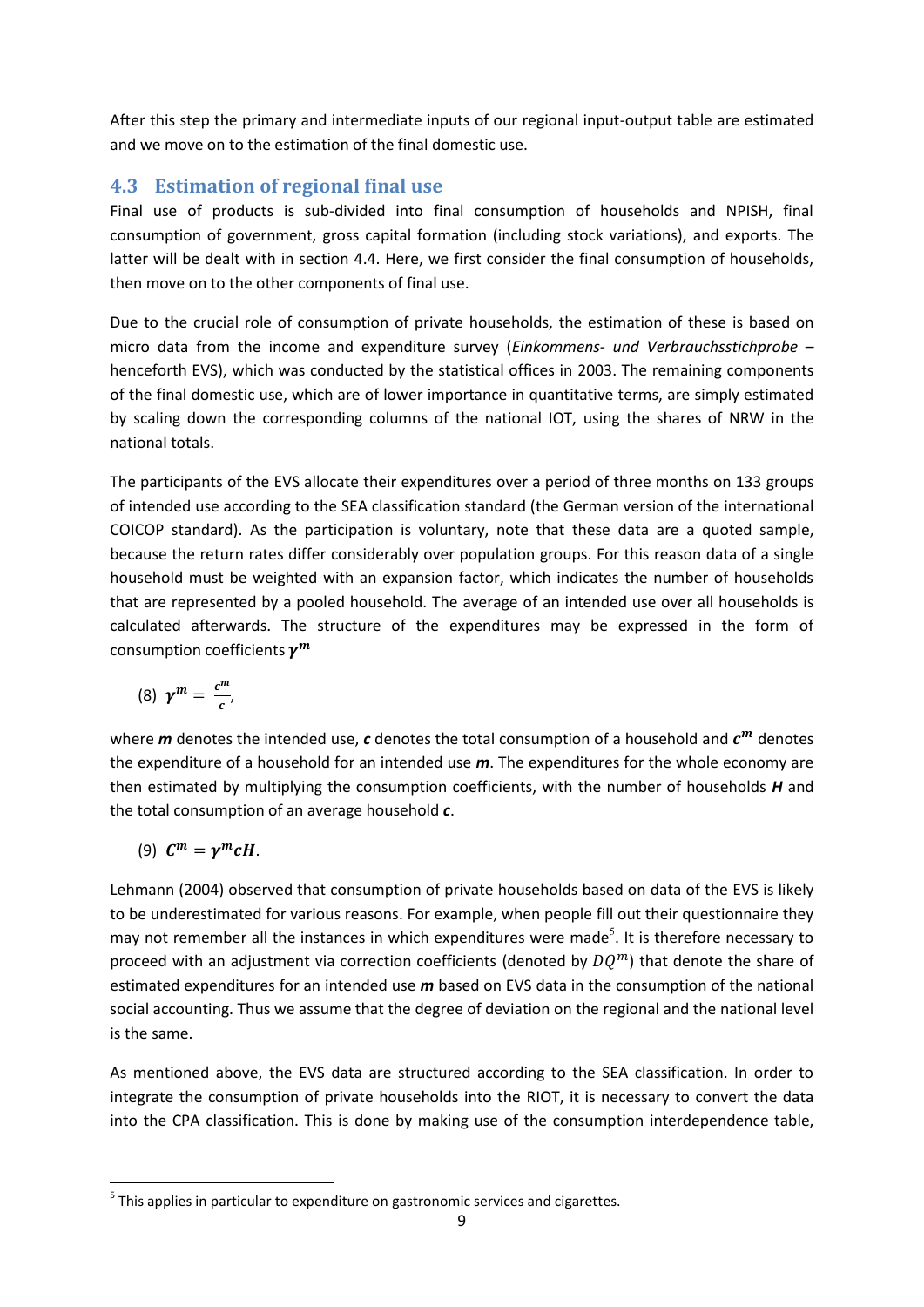which is published by Destatis<sup>6</sup>. Because this table contains only 41 categories of intended use, we must aggregate the estimated expenditures first. [Figure 4](#page-10-1) shows a simplified version of the consumption interdependence table.

The elements of this table may be interpreted as follows: If the product group 1 denotes agricultural products and the intended use 1 stands for foods, then  $V_{1,1}$  is the monetary value of agricultural products that are used as food.

| Expenditures of private<br>households |                | intended use |                 |                      |                       |                 |  |  |  |  |  |  |
|---------------------------------------|----------------|--------------|-----------------|----------------------|-----------------------|-----------------|--|--|--|--|--|--|
|                                       |                | $\mathbf{1}$ | $\overline{2}$  | $\cdots$             | $\widetilde{m}$       | sum             |  |  |  |  |  |  |
|                                       | $\mathbf{1}$   | $V_{1,1}$    | $V_{1,2}$       | $\cdots$             | $V_{1,\widetilde{m}}$ | $C_1$           |  |  |  |  |  |  |
|                                       | $\overline{2}$ | $V_{2,1}$    | $V_{2,2}$       | $\cdots$             | $V_{2,\widetilde{m}}$ | C <sub>2</sub>  |  |  |  |  |  |  |
| product<br>groups                     | $\vdots$       | $\vdots$     | $\vdots$        | $\ddot{\mathcal{H}}$ | $\vdots$              | $\vdots$        |  |  |  |  |  |  |
|                                       | $\mathbf n$    | $V_{n,1}$    | $V_{n,2}$       | $\cdots$             | $V_{n,\widetilde{m}}$ | $\mathcal{C}_n$ |  |  |  |  |  |  |
|                                       | sum            | $C^1$        | $\mathcal{C}^2$ | $\cdots$             | $C^{\widetilde{m}}$   | Ē               |  |  |  |  |  |  |

#### <span id="page-10-1"></span>**Figure 4: The structure of the consumption interdependence table**

**Source: authors' illustration**

In order to proceed with the conversion, we define a consumption allocation quotient  $v_{i,m}$ :

(10) 
$$
v_{i,m} \equiv \frac{v_{i,m}}{c^m} \ll \implies V_{i,m} = v_{i,m}C^m
$$

Obviously the private consumption structured in product groups can be estimated by summing up the elements of a row; hence in combination with (10) we receive

$$
(11) C_i = \sum_{m=1}^{\tilde{m}} v_{i,m} C^m.
$$

l

By applying (11) we can compute household's consumption according to the CPA classification.

A final adjustment is necessary because the EVS 2003 data are likely to be lower than the actual consumption expenditure in 2007. We adjust for this effect by multiplying the consumption of each product with the growth rate the total consumption within this time, which is calculated from the consumption data in the national accounts.

## <span id="page-10-0"></span>**4.4 Estimation of imports and exports**

The estimation of imports and exports is a crucial problem that has been extensively discussed in the literature on regional and interregional input-output modelling [\(Boomsma and Oosterhaven, 1992;](#page-22-4) [Flegg and Webber, 1997;](#page-22-5) [Flegg and Webber, 2000;](#page-22-6) Flegg *et al.*[, 1995;](#page-22-7) [Hewings, 1971;](#page-22-8) [Hewings and](#page-22-9)  [Jensen, 1986;](#page-22-9) [Kronenberg, 2009;](#page-22-3) [Oosterhaven, 1984;](#page-23-4) [Richardson, 1985;](#page-23-5) [Round, 1972;](#page-23-6) [Round, 1978;](#page-23-7)

 $^6$  For a more detailed discussion of these tables, see Kronenberg [\(2011\)](#page-23-8).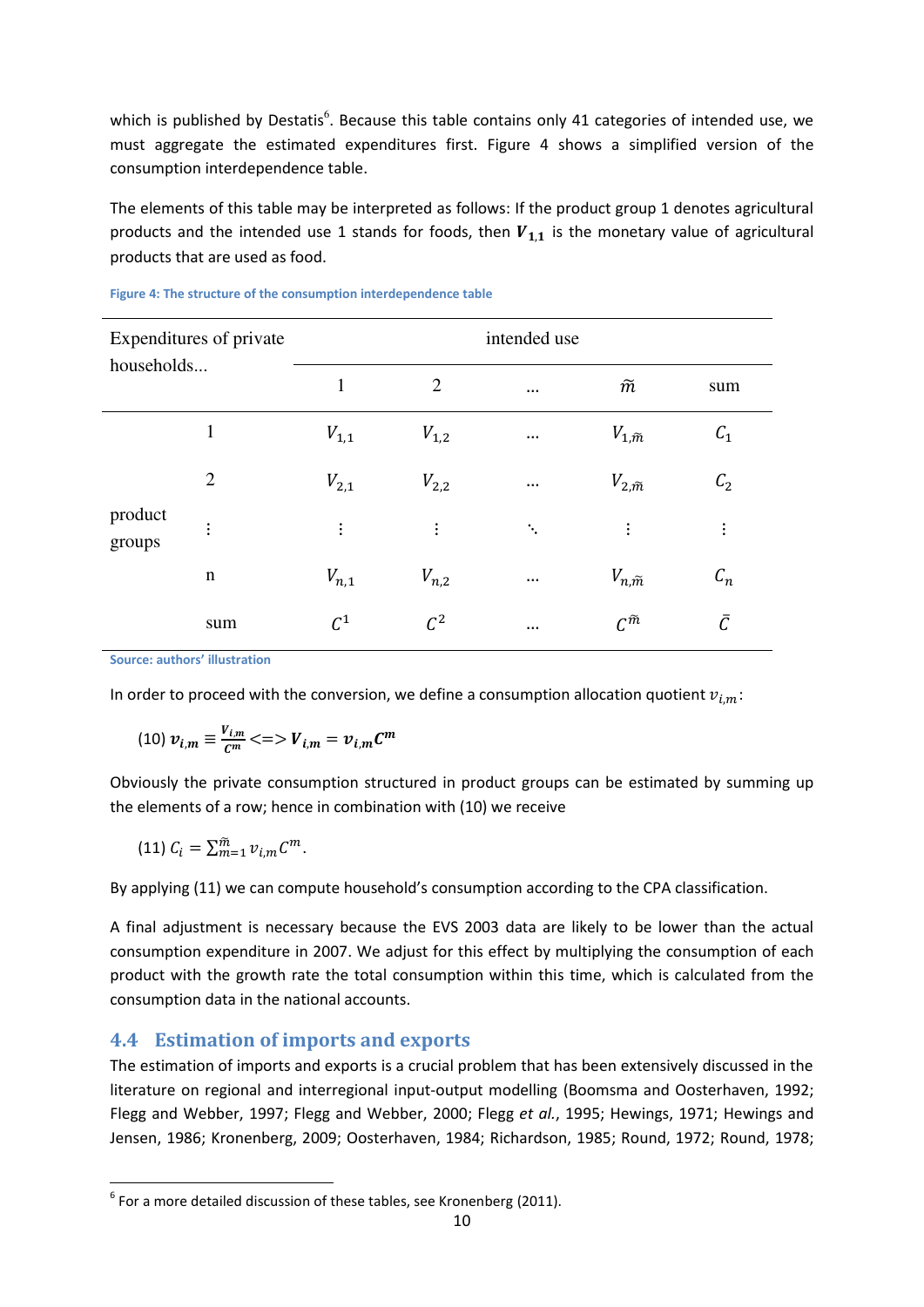[Schaffer and Chu, 1969\)](#page-23-9). For sovereign states, reliable trade statistics are available because customs authorities collect information on the amount and type of products being shipped across international borders and submit these data to the statistical offices. For subnational regions, by contrast, such trade statistics are generally not available. Therefore, regional input-output modellers often have to produce their own estimates of regional imports and exports. There are various ways of doing this with different strengths and weaknesses. Considering the trade-off between the limitations of pure nonsurvey methods and the cost of collecting data, a reasonable compromise appears to be the hybrid approach suggested by Lahr [\(1993\)](#page-23-1).

One of the criticisms that has been directed at the nonsurvey methods is that they insufficiently account for the size of regional trade [\(Harris and Liu, 1998;](#page-22-10) [Tohmo, 2004\)](#page-23-0). Richardson [\(1985\)](#page-23-5) laments that popular methods like Location-Quotient (LQ) or Commodity Balance (CB) approaches are prone to overestimate regional multipliers, because they ignore the simultaneous exportation and importation of commodities, which is known as cross-hauling. Recent evidence suggests that the FLQ method performs better than the traditional approaches that were subject to Richardson's critique. However, for the present study we choose to adopt the CHARM method because it has been shown to generate satisfactory results for other German *Länder* [\(Kronenberg, 2009;](#page-22-3) [Kronenberg, 2010\)](#page-23-10). In the following, we provide a brief outline of this approach<sup>7</sup>.

The CHARM approach is based on a formal definition of cross-hauling:

<span id="page-11-0"></span>(12) 
$$
q_i = v_i - |b_i| = (e_i + m_i) - |(e_i - m_i)|
$$
,

where  $\bm{q}_i$  denotes cross-hauling,  $\bm{v_i} \equiv \bm{e_i} + \bm{m_i}$  denotes the sum of exports  $e_i$  and imports $m_i$  or rather the trade volume and  $b_i \equiv e_i - m_i$  denotes the trade balance of a commodity *i*.

Traditional nonsurvey methods can only account for the net exports  $(e_i - m_i)$  and are usually based on the assumption that each industry is either export- or import oriented, which causes either  $e_i$  or  $\boldsymbol{m}_{\boldsymbol{l}}$  to be set equal to zero and, according to equation (1), cross-hauling not to occur (Kronenberg, [2009\)](#page-22-3). Norcliffe [\(1983\)](#page-23-11) argues that cross-hauling is the main problem that must be solved to increase the accuracy of non-survey methods.

Particularly two reasons for the occurrence of cross-hauling are dominant in the literature. The first one is related to the geographical size of region. Firms that are located at the frontier of a region are likely to operate on markets on the opposite side of the border. Since smaller regions have longer frontiers in relation to their geographical space, more firms are affected and, hence, cross-hauling is more important. This argument is given by Flegg et al. [\(1995\)](#page-22-7) with regard to the regional size in their FLQ formula. Apart from that, product heterogeneity is frequently mentioned as a reason for the occurrence of cross-hauling. In accordance with Harris and Liu [\(1998\)](#page-22-10) cross-hauling appears especially in those industries where "product differentiation and brand preference is important" [p. 853]. This argument is based on an empirical investigation by Norcliffe [\(1983\)](#page-23-11), who compared estimations of the regional trade volume of several LQ with survey-data on regional trade. He found that LQ-methods considerably underestimate the trade volume of industries that produce heterogeneous commodities like cars or furniture, whereas the estimates for homogeneous commodities e.g. fishery products are almost in accordance with survey-data. Isserman [\(1980\)](#page-22-11) suggests to implement non-survey methods using data on a very high level of disaggregation, where

l

 $7$  For a more extensive presentation, see Kronenberg [\(2009\)](#page-22-3).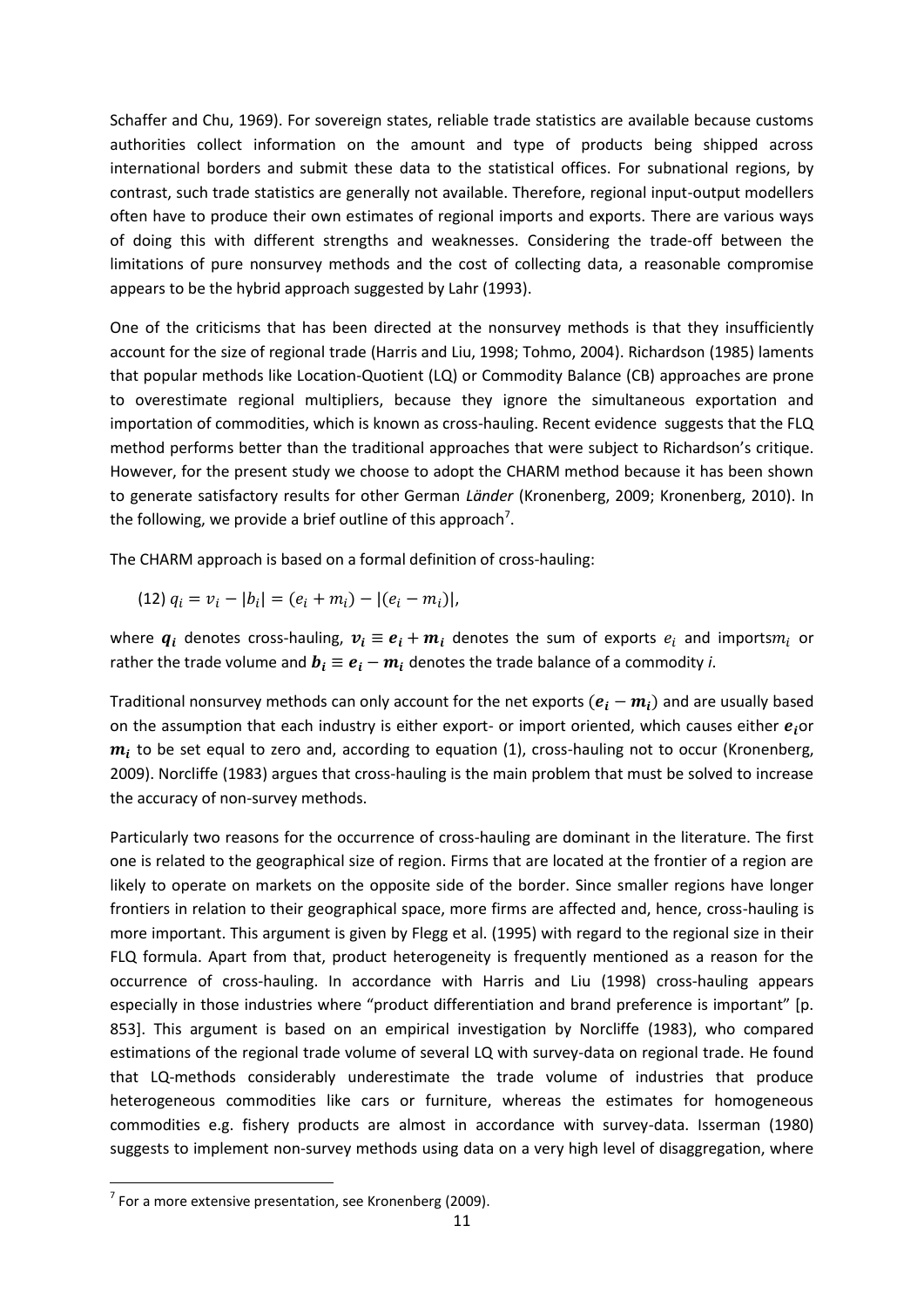product groups are relatively homogeneous. However, in many countries sufficiently detailed data are simply not available. CHARM therefore includes product heterogeneity as a variable explicitly in the procedure of estimating regional trade.

The first steps of the regionalization procedure are carried out analogically to the traditional CB approach. For a more detailed description see e.g. Miller and Blair [\(2009\)](#page-23-12). CHARM allows for the estimation of cross-hauling explicitly by assuming that cross-hauling  $q_i$  is a function of product heterogeneity  $h_i$ , domestic production  $x_i$ , total intermediate use  $z_i^d$  and final domestic use  $d_i$ , thus  $q_i = q_i(h_i, x_i, z_i^d, d_i)$ . The estimation of product heterogeneity  $h_i$  requires, then, a specific functional from that must be consistent with some requirements. Kronenberg [\(2009\)](#page-22-3) assumes crosshauling to be proportional to the sum of domestic production  $x_i$  and total use  $z_i + d_i$  with the degree of product heterogeneity  $\boldsymbol{h}_{\boldsymbol{t}}$  as the factor of proportion<sup>8</sup>:

<span id="page-12-0"></span>(13) 
$$
q_i = h_i(x_i + z_i + d_i)
$$
.

Substituting [\(12\)](#page-11-0) int[o \(13\)](#page-12-0) and solving for  $h_i$  yields:

(14) 
$$
h_i = \frac{v_i - |b_i|}{x_i + z_i + d_i}
$$
.

Since product heterogeneity is a characteristic of a commodity and not of geographical location, it is reasonable to assume that product heterogeneity on the regional level equals its counterpart on the national level for each commodity i. Given that assumption,  $h_i$  may be estimated from data of the national input-output table. Substituting the estimated product heterogeneity  $h_i$  into equation (2) combined with the values of  $d_i$ ,  $z_i^d$  and  $x_i$  from the regional input-output table yields an estimation of the regional degree of cross-hauling.

Gross exports and imports are then calculated by solving the definitions of trade volume  $v_i \equiv e_i + \frac{1}{2}$  $m_i$  and  $b_i \equiv e_i - m_i$  for  $e_i$  and  $m_i$ , which yields:

<span id="page-12-2"></span><span id="page-12-1"></span>(15) 
$$
e_i = \frac{v_i + b_i}{2}
$$
  
(16)  $m_i = (v_i - b_i)/2$ .

l

 $\bm{b_i}$  is simply given through its definition as the difference of output  $x_i$  and total domestic use from the regional input-output table, whereas the trade volume  $v_i$  may be obtained through solving (1) for  $v_i$ , which yields  $v_i = q_i + |b_i|$ .

Following these steps yields a regional input-output table based on CHARM as a pure non-survey method. However, these first-round estimates can be improved by using additional data from the foreign trade statistics. These data are available from the statistical office of NRW. We define  $\tilde{\bm{e}}_{\bm{i}}$  as the exports and  $\widetilde{\bm{m}}_{\bm{j}}$  as the imports from the foreign trade data. The difference is that our first-round estimates refer to NRW's total imports from both foreign countries and other regions in Germany, whereas the official trade data refer only to imports from foreign countries. The same holds true for exports. Naturally, our estimates have to be reconcilable with the official trade statistics.

Four cases can be distinguished by comparing foreign trade data and estimated trade pattern:

 $^8$  Note that this assumption involves some degree of arbitrariness. Equation [\(13\)](#page-12-0) might also involve a nonlinear component, if that is deemed more appropriate.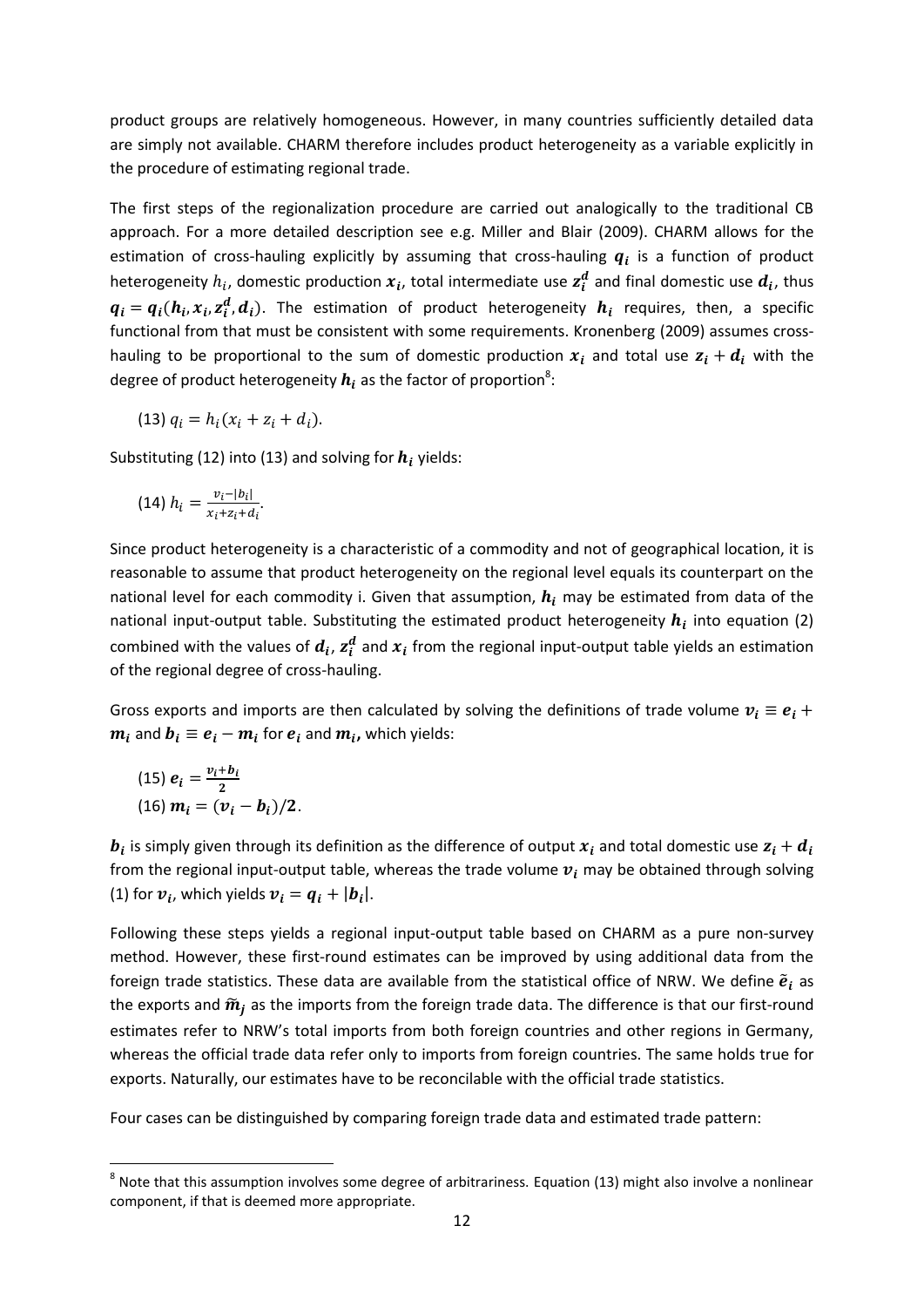- Both estimated exports and imports are greater than the exports and imports from the foreign trade statistic.  $e_i > \tilde{e}_i$  and  $m_j > \widetilde{m}_j$ . In this case no adjustment is necessary.
- Both estimated exports and imports are smaller than the exports and imports from the foreign trade data meaning that  $e_i < \tilde{e}_i$  and  $m_j < \widetilde{m}_j.$  This case concerns the manufacturing of non-metallic mineral products and manufacturing of motor vehicles.
- $e_i < \tilde{e}_i$  and  $m_j > \widetilde{m}_j$  so only the estimated exports deceed those from the foreign trade data. Forestry, other mining and the manufacturing of communication equipment are hit by this case.
- $m_j < \widetilde{m}_j$  and  $e_i > \widetilde{e}_i$  meaning that only the estimated imports are lower than the imports from the foreign trade data. This case concerns the mining of coal as well as the manufacturing of textiles, wearing apparel and coke.

The first case requires no adjustment, since our estimations are consistent with the foreign trade data. On the contrary it is obvious that our estimations have to be adjusted in the three other cases, since we expect the total trade volume to exceed the total foreign trade considerably. Hence, we proceed with a new estimation of trade pattern that explicitly incorporates the foreign trade data, thereby the new estimates must fulfil two conditions:  $e_i > \tilde{e}_i$  and  $m_i > \tilde{m}_i$  must hold and the ratio of the new exports and imports must be such that the identity  $u \equiv s$  is retained.

Generally the imports and exports of a region can be divided into the trade with other federal states ( $\boldsymbol{\breve{e}}_i$  resp.  $\boldsymbol{\breve{m}}_j$ ) and trade with foreign countries ( $\boldsymbol{\widetilde{e}}_i$  resp.  $\boldsymbol{\widetilde{m}}_j$ ), such that

<span id="page-13-4"></span><span id="page-13-3"></span>(17) 
$$
e_i = \tilde{e}_i + \tilde{e}_i
$$
  
(18)  $m_j = \tilde{m}_j + \tilde{m}_j$ .

Furthermore the trade balance of the trade with the other federal states is given as

<span id="page-13-0"></span>(19) 
$$
\check{b}_i = \check{e}_i - \check{m}_j = b_i - \widetilde{b}_i
$$
,

whereby  $\tilde{\bm{b}}_{\bm{i}}=\tilde{\bm{e}}_{\bm{i}}-\widetilde{\bm{m}}_{\bm{j}}$  can be calculated from foreign trade data and  $\bm{b}_{\bm{i}}=\bm{z}^{\bm{u}}_{\bm{j}}+\bm{n}_{\bm{j}}-\bm{z}^{\bm{d}}_{\bm{i}}-\bm{d}_{\bm{i}}$  is predetermined, as the identity  $u \equiv s$  would be violated otherwise. The trade volume of the trade with other federal states can be written as

<span id="page-13-1"></span>
$$
(20) \ \ \tilde{\boldsymbol{v}}_i = \breve{\boldsymbol{e}}_i + \breve{\boldsymbol{m}}_j = \left| \boldsymbol{\breve{b}}_i \right| + \breve{\boldsymbol{q}}_i
$$

where  $\boldsymbol{\breve{q}}_t$  denotes the degree of cross-hauling on the level of regional trade. The trade balance is given through equation [\(19\),](#page-13-0) but we neither have information about the degree of cross-hauling on the regional level nor do we know the regional trade volume. As a consequence of this problem we have to assume that the degree of regional cross-hauling equals the degree of cross-hauling that we observe in the trade with foreign countries. Such an assumption is surely questionable, but due to the lack of more information, it is one way to calculate trade pattern according to the two conditions we have mentioned above.

On the analogy o[f \(15\)](#page-12-1) and [\(16\),](#page-12-2) substituting [\(19\)](#page-13-0) in [\(20\)](#page-13-1) and solving for  $\breve e_t$  and  $\breve m_t$  yields the regional exports and imports:

<span id="page-13-2"></span>
$$
(21) \ \ \check{e}_i = \frac{\check{v}_i + \check{b}_i}{2}
$$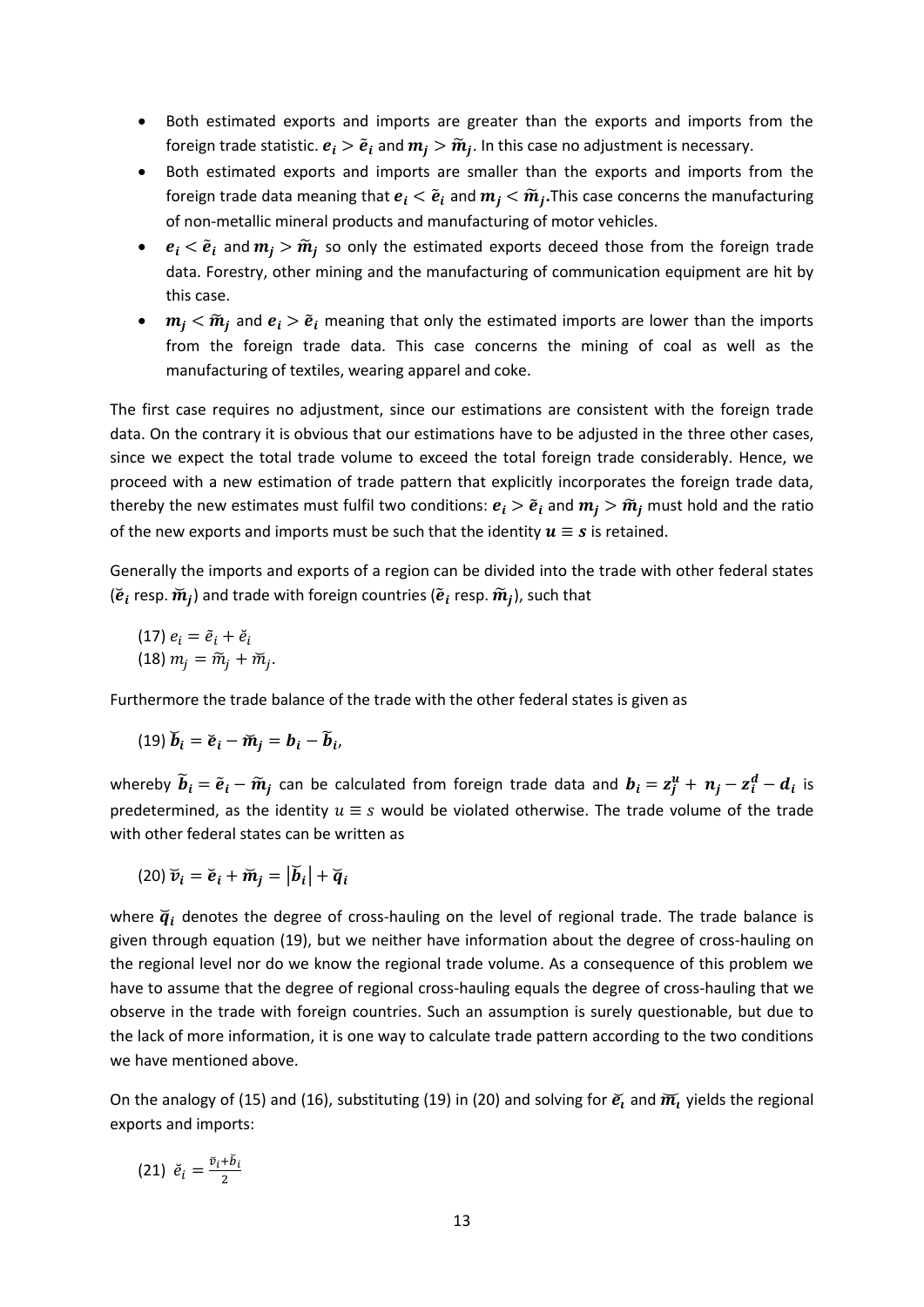<span id="page-14-0"></span>
$$
(22) \; \breve m_j = \frac{\breve v_i - \breve b_i}{2}.
$$

Substituting [\(21\)](#page-13-2) and [\(22\)](#page-14-0) into [\(17\)](#page-13-3) and [\(18\)](#page-13-4) yield an estimation of the total imports and exports for those product groups with requirement for amendment. As a result, we have acquired estimates of total imports and exports for each commodity which are consistent with the official data on imports and exports from and to other countries. Combined with the results of the previous steps, we now have all the data we need to complete the RIOT for NRW.

## **5 Results**

l

As discussed in the previous section, the first step in our RIOT construction process consisted of the estimation of a supply table for NRW. The result of this estimation is reported in [Table 1.](#page-15-0) Since the fully table is too large for reproduction on a sheet of paper, [Table 1](#page-15-0) displays an aggregated version of the table with 16 products and 16 industries<sup>9</sup>. The results show that it makes sense to go through the procedure of estimating a regional supply table. Although most of the value of output is recorded on the diagonal of the table (indicating cases where a firm from industry X is producing commodities of type X), there are some notable exceptions. For example, the manufacturing industry (D) produced manufactured products worth 349,451 million EUR, but its total output is worth 367,765 million EUR, which means that roughly five percent of its output did not consist of manufactured products. In a similar fashion, firms in the mining industry (C) produced a total output worth 3,169 million EUR, but only 80 percent (2,537 million EUR) of this output was actually mining products. Furthermore, there are some significant differences between the output figures including and excluding intra-firm deliveries. This is mostly notable for agricultural products (A), where total output excluding intra-firm deliveries amounted to only 7,323 million EUR, whereas total output including intra-firm deliveries amounted to 9,158 million EUR. This indicates that a lot of agricultural products are produced and consumed within the same firm.

The main objective, of course, was to estimate the actual RIOT for NRW, which is reproduced in [Table](#page-16-0)  [2.](#page-16-0) Again, the full table is too large to be printed on paper, so [Table 2](#page-16-0) shows only an aggregated version. An important feature of the RIOT for NRW is that it is fully consistent with the official results of the statistical offices. That is, the total figures for value added and the major components of regional final use (consumption of households and government; capital formation) are equal to the results from the official statistics.

 $9$  Note that the full-size table is not of the symmetric type, it includes 59 industries and 71 products. The 16 sector breakdown follows the usual CPA 2002 convention, which is reproduced in the appendix.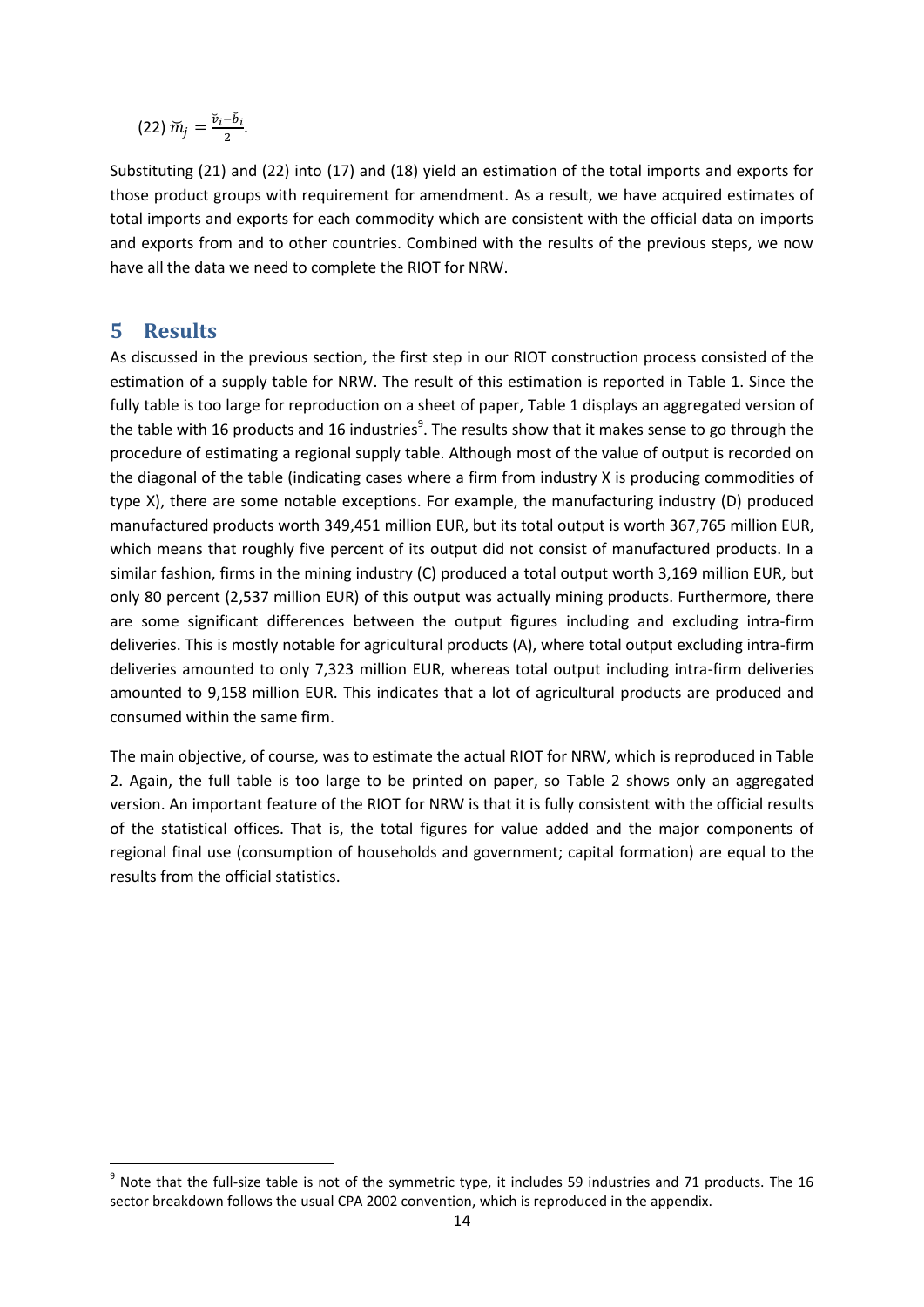#### **Table 1: Aggregated regional supply table**

|                 | <b>Sector</b>                                                       |              |             |              |             |             |             |              |             | <b>Industries</b> |             |             |             |                |             |              |             | Output<br>(excl.          | Output<br>(incl.          |
|-----------------|---------------------------------------------------------------------|--------------|-------------|--------------|-------------|-------------|-------------|--------------|-------------|-------------------|-------------|-------------|-------------|----------------|-------------|--------------|-------------|---------------------------|---------------------------|
|                 |                                                                     | Α            | B           | C            | D           | Е           | F           | G            | н           |                   | J           | К           | L           | M              | N           | $\mathbf{o}$ | P           | intra-firm<br>deliveries) | intra-firm<br>deliveries) |
|                 | Α                                                                   | 7.323        | $\mathbf 0$ | $\mathsf 0$  | $\mathsf 0$ | $\mathbf 0$ | $\mathbf 0$ | $\mathbf 0$  | $\pmb{0}$   | $\pmb{0}$         | $\pmb{0}$   | $\pmb{0}$   | $\mathbf 0$ | $\bf 0$        | $\mathsf 0$ | $\mathsf 0$  | $\Omega$    | 7.323                     | 9.158                     |
|                 | B                                                                   | $\mathbf 0$  | 11          | $\mathbf 0$  | $\mathbf 0$ | $\mathbf 0$ | $\mathbf 0$ | 0            | $\mathbf 0$ | $\pmb{0}$         | $\pmb{0}$   | $\bf 0$     | $\mathbf 0$ | 0              | $\mathbf 0$ | 0            | $\mathbf 0$ | 11                        | 11                        |
|                 | C                                                                   | $\mathbf 0$  | $\mathbf 0$ | 2.537        | 180         | $\mathbf 0$ | 42          | 8            | $\pmb{0}$   | 18                | $\mathsf 0$ | $\mathbf 0$ | $\mathbf 0$ | $\mathbf 0$    | 0           | $\mathbf 0$  | 0           | 2.785                     | 4.152                     |
|                 | D                                                                   | 14           | $\mathbf 0$ | 68           | 349.451     | 650         | 949         | 1.944        | 111         | 211               | $\mathbf 0$ | 210         | $\mathbf 0$ | $\overline{7}$ | 19          | 0            | 0           | 353.635                   | 396.182                   |
|                 | E                                                                   | 0            | $\mathbf 0$ | 352          | 505         | 33.134      | $\mathsf 0$ | 0            | $\pmb{0}$   | $\mathsf 0$       | $\mathsf 0$ | $\bf 0$     | $\mathbf 0$ | 0              | $\pmb{0}$   | $\mathsf 0$  | 0           | 33.991                    | 34.987                    |
|                 | F                                                                   | 67           | $\mathbf 0$ | 10           | 466         | 2.229       | 36.436      | 0            | 4           | 484               | $\pmb{0}$   | 55          | 44          | 0              | $\mathbf 0$ | 157          | 0           | 39.952                    | 39.952                    |
|                 | G                                                                   | $\mathbf 0$  | $\mathbf 0$ | 30           | 9.840       | 6           | 121         | 90.058       | 121         | 221               | 34          | 23          | $\mathbf 0$ | 0              | $\mathbf 0$ | 285          | $\mathbf 0$ | 100.738                   | 100.738                   |
|                 | н                                                                   | 15           | $\mathbf 0$ | 12           | 509         | $\mathbf 0$ | 99          | 41           | 12.986      | 8                 | $\pmb{0}$   | $\pmb{0}$   | $\mathbf 0$ | $\mathbf 0$    | 10          | $\mathsf 0$  | 0           | 13.680                    | 13.680                    |
| <b>Products</b> |                                                                     | 51           | $\mathbf 0$ | 3            | 191         | 496         | 38          | 622          | 0           | 54.890            | $\mathbf 0$ | $\pmb{0}$   | $\mathbf 0$ | 0              | $\mathsf 0$ | 0            | 0           | 56.291                    | 56.291                    |
|                 |                                                                     | $\mathbf 0$  | $\mathbf 0$ | $\mathbf{1}$ | $\mathsf 0$ | $\mathbf 0$ | $\mathsf 0$ | 0            | $\mathsf 0$ | 32                | 47.797      | $\pmb{0}$   | $\mathbf 0$ | $\mathbf 0$    | 0           | $\mathsf 0$  | 0           | 47.830                    | 47.830                    |
|                 | K                                                                   | 58           | $\mathbf 0$ | 157          | 6.053       | 2.514       | 116         | 859          | 97          | 802               | 897         | 167.974     | 86          | 46             | 41          | 112          | $\Omega$    | 179.813                   | 179.813                   |
|                 | L                                                                   | $\mathbf 0$  | $\mathbf 0$ | $\mathsf 0$  | $\mathsf 0$ | $\mathbf 0$ | $\mathsf 0$ | 0            | $\pmb{0}$   | $\mathsf 0$       | $\mathsf 0$ | $\mathbf 0$ | 38.132      | $\mathbf 0$    | $\mathbf 0$ | $\mathsf 0$  | 0           | 38.132                    | 38.132                    |
|                 | M                                                                   | $\mathbf 0$  | $\mathbf 0$ | 0            | 0           | 0           | $\mathbf 0$ | 0            | $\pmb{0}$   | $\pmb{0}$         | $\pmb{0}$   | $\pmb{0}$   | 0           | 26.159         | $\pmb{0}$   | 0            | 0           | 26.159                    | 26.159                    |
|                 | N                                                                   | $\mathbf 0$  | $\mathbf 0$ | $\mathbf 0$  | $\mathsf 0$ | $\mathbf 0$ | $\mathbf 0$ | $\mathbf{0}$ | $\mathbf 0$ | $\pmb{0}$         | $\pmb{0}$   | $\pmb{0}$   | $\mathbf 0$ | 0              | 49.460      | $\mathbf 0$  | 0           | 49.460                    | 49.460                    |
|                 | O                                                                   | $\mathbf 0$  | $\mathbf 0$ | $\mathbf 0$  | 570         | 246         | $\mathbf 0$ | $\mathbf 0$  | 38          | $\pmb{0}$         | $\pmb{0}$   | $\pmb{0}$   | $\mathbf 0$ | $\mathbf 0$    | 0           | 38.076       | $\mathbf 0$ | 38.930                    | 38.930                    |
|                 | P                                                                   | $\mathbf{0}$ | $\mathbf 0$ | $\mathbf 0$  | $\mathbf 0$ | $\mathbf 0$ | $\mathbf 0$ | $\mathbf{0}$ | $\mathbf 0$ | $\mathbf 0$       | $\mathbf 0$ | $\mathbf 0$ | $\mathbf 0$ | $\mathbf 0$    | $\mathbf 0$ | $\mathbf 0$  | 1.830       | 1.830                     | 1.830                     |
|                 | <b>Total</b><br>والمتلاط والمتمر المتمر والمتلوث والمتمرد والمتناوب | 7.527        | 11          | 3.169        | 367.765     | 39.276      | 37.802      | 93.533       | 13.356      | 56.667            | 48.728      | 168.262     | 38.262      | 26.212         | 49.530      | 38.630       | 1.830       | 990.560                   | 1.037.305                 |

<span id="page-15-0"></span>**Source: author's calculations**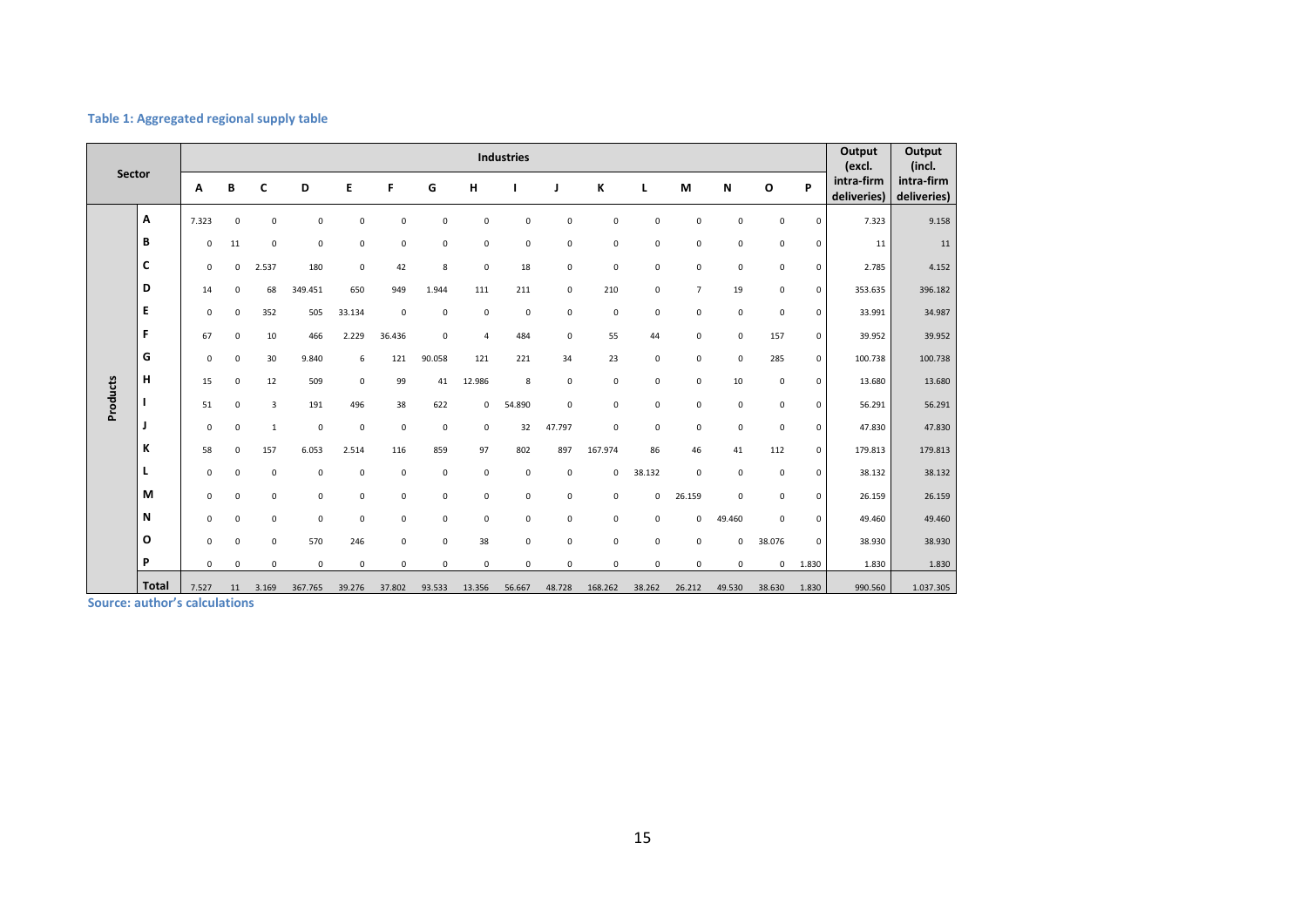#### **Table 2: Aggregated RIOT for NRW**

|                             |          |             |        |          |             |             |          |          | Intermediate use |              |          |          |          |          |          |                | Total          |                 | Final use   |          | Total        | Total     |
|-----------------------------|----------|-------------|--------|----------|-------------|-------------|----------|----------|------------------|--------------|----------|----------|----------|----------|----------|----------------|----------------|-----------------|-------------|----------|--------------|-----------|
| Sector                      | А        | B           |        | D        |             | F           | G        | H        |                  |              | К        |          | M        | N        | O        | P              | interm.<br>use | House-<br>holds | Other       | Exports  | final<br>use | use       |
| $\overline{A}$              | 1.454    | $\Omega$    | 15     | 7.474    | $\mathbf 0$ | $\mathbf 0$ | 3        | 149      | 12               | $\mathbf{1}$ | 147      | 234      | 13       | 162      | 32       | $\Omega$       | 9.697          | 4.542           | 1.328       | 1.550    | 7.420        | 17.117    |
| B                           | $\Omega$ |             |        | 51       | $\Omega$    | $\Omega$    |          | 10       | $\Omega$         | 0            | $\Omega$ | $\Omega$ | 0        |          | $\Omega$ | $^{\circ}$     | 70             | 76              | - 1         | 33       | 110          | 180       |
| C                           | 78       | $\Omega$    | 611    | 15.003   | 3.302       | 303         | 113      | 11       | 10               | 15           | 36       | 117      | 25       | 42       | 39       | $\mathbf{0}$   | 19.705         | 1.488           | 1.015       | 2.725    | 5.228        | 24.933    |
| D                           | 2.097    |             | 1.389  | 194.716  | 2.945       | 11.498      | 3.979    | 2.190    | 4.980            | 361          | 2.974    | 2.524    | 623      | 4.062    | 1.682    | $\mathbf{0}$   | 236.019        | 74.264          | 34.184      | 263.719  | 372.167      | 608.186   |
| E                           | 183      | $\Omega$    | 370    | 6.723    | 8.958       | 68          | 919      | 228      | 388              | 163          | 434      | 324      | 333      | 472      | 353      | $\mathbf{0}$   | 19.916         | 7.574           | 30          | 9.580    | 17.185       | 37.100    |
|                             | 45       |             | 98     | 1.037    | 507         | 1.935       | 332      | 87       | 361              | 148          | 4.370    | 632      | 195      | 526      | 356      | $^{\circ}$     | 10.630         | 889             | 29.976      | 191      | 31.056       | 41.686    |
| G                           | 549      |             | 198    | 14.995   | 570         | 2.113       | 3.886    | 718      | 1.321            | 84           | 490      | 581      | 185      | 1.212    | 752      | $\mathbf{0}$   | 27.655         | 50.157          | 6.340       | 20.278   | 76.775       | 104.430   |
| H                           |          |             |        | 265      | 6           | 41          | 232      |          | 240              | 72           | 125      | 204      | 20       | 34       | 143      | $\mathbf{0}$   | 1.398          | 14.556          | $\mathbf 0$ | 1.035    | 15.591       | 16.989    |
|                             | 47       |             | 107    | 9.797    | 1.189       | 267         | 12.259   | 136      | 16.806           | 733          | 1.164    | 889      | 561      | 244      | 603      | $\mathbf{0}$   | 44.803         | 16.909          | 601         | 6.952    | 24.462       | 69.265    |
|                             | 169      |             | 40     | 3.339    | 575         | 772         | 1.602    | 244      | 1.092            | 15.988       | 4.614    | 715      | 277      | 674      | 904      | $\mathbf{0}$   | 31.005         | 19.707          | $\mathbf 0$ | 3.423    | 23.130       | 54.135    |
| К                           | 1.268    | $\Omega$    | 544    | 33.866   | 2.633       | 5.510       | 14.198   | 1.486    | 5.575            | 10.626       | 31.221   | 2.892    | 656      | 3.550    | 3.649    | $\mathbf 0$    | 117.673        | 59.160          | 9.174       | 14.481   | 82.815       | 200.489   |
|                             | 24       |             | 45     | 921      | 1.594       | 205         | 159      | 37       | 103              | 44           | 616      | 617      | 32       | 128      | 181      | $\mathbf{0}$   | 4.707          | 1.059           | 34.083      | 184      | 35.326       | 40.033    |
| M                           |          | $\Omega$    | 2      | 447      | 35          | 49          | 128      | 16       | 108              | 76           | 1.036    | 219      | 2.277    | 42       | 74       | $\mathbf{0}$   | 4.515          | 2.836           | 19.182      | $\Omega$ | 22.017       | 26.532    |
| N                           | 68       |             |        | 45       | $\Omega$    | $\Omega$    | 25       | 12       | $\Omega$         | $\Omega$     |          | 50       | 31       | 1.067    | 40       | $^{\circ}$     | 1.342          | 13.923          | 33.818      | 377      | 48.118       | 49.460    |
| $\circ$                     | 81       |             | 150    | 3.351    | 196         | 216         | 1.326    | 319      | 550              | 337          | 3.730    | 919      | 168      | 865      | 5.204    | $\mathbf 0$    | 17.411         | 16.629          | 5.739       | 726      | 23.094       | 40.505    |
| P                           | $\Omega$ |             |        | $\Omega$ | $\Omega$    | $\Omega$    | $\Omega$ | $\Omega$ | $\Omega$         | $\Omega$     | $\Omega$ | $\Omega$ | $\Omega$ | $\Omega$ | $\Omega$ | $^{\circ}$     | $\Omega$       | 1.710           | 0           | 120      | 1.830        | 1.830     |
| Interm. consumption         | 6.069    | 5           | 3.579  | 292.030  | 22.510      | 22.979      | 39.161   | 5.648    | 31.544           | 28.648       | 50.960   | 10.916   | 5.396    | 13.088   | 14.011   | $\overline{0}$ | 546.545        | 285.480         | 175.470     | 325.374  | 786.324      | 1.332.869 |
| Net taxes on products       | 205      | $\mathbf 0$ | 57     | 2.484    | 420         | 304         | 734      | 364      | 1.302            | 2.058        | 1.297    | 1.661    | 618      | 1.729    | 1.069    | $\mathbf{0}$   | 14.303         | 31.636          | 9.080       | $-33$    | 40.683       | 54.986    |
| Value added                 | 2.884    | 6           | 516    | 101.668  | 12.057      | 16.670      | 60.842   | 7.667    | 23.445           | 17.123       | 127.557  | 25.555   | 20.145   | 34.643   | 23.850   | 1.830          | 476.458        |                 |             |          |              |           |
| Output                      | 9.158    | 11          | 4.152  | 396.182  | 34.987      | 39.952      | 100.738  | 13.680   | 56.291           | 47.830       | 179.813  | 38.132   | 26.159   | 49.460   | 38.930   | 1.830          | 1.037.305      |                 |             |          |              |           |
| Imports of similar products | 7.958    | 169         | 20.780 | 212.004  | 2.113       | 1.733       | 3.692    | 3.309    | 12.973           | 6.305        | 20.675   | 1.901    | 374      | $\Omega$ | 1.576    | $\Omega$       | 295.563        |                 |             |          |              |           |
| Total supply                | 17.117   | 180         | 24.933 | 608.186  | 37.100      | 41.686      | 104.430  | 16.989   | 69.265           | 54.135       | 200.489  | 40.033   | 26.532   | 49.460   | 40.505   | 1.830          | 1.332.869      |                 |             |          |              |           |

<span id="page-16-0"></span>**Source: author's calculations**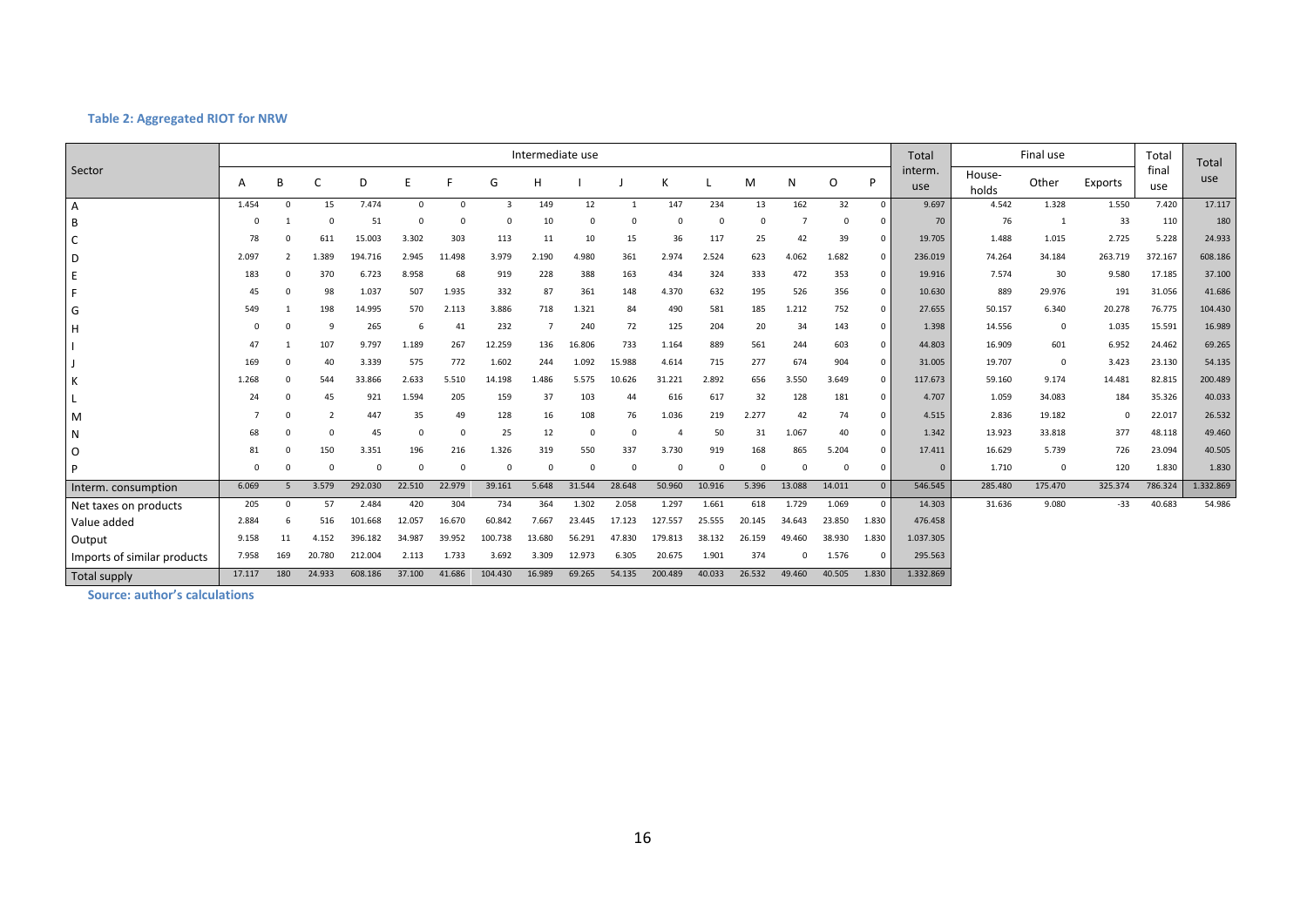As one of the main reasons for using a hybrid approach is to avoid a systematic overestimation of regional output multipliers due to the underestimation of regional trade, we draw a comparison between import shares and output multipliers on the regional and the national level as well as between results from a nonsurvey estimation procedure with CHARM and the hybrid approach. For reasons of clearness we present our aggregated on a level of 16 sectors denoted with capitals from A to P. Note that a loss detail comes along with especially in the case of manufacturing industries, we therefore mention if values of single industries differ significantly from aggregated values.

|                         |        | <b>NRW</b> |        | <b>Differences</b>                                      |          |  |  |  |  |  |
|-------------------------|--------|------------|--------|---------------------------------------------------------|----------|--|--|--|--|--|
| <b>Sector</b>           |        |            |        | Hybrid Nonsurvey National Hybrid-Nonsurvey NRW-National |          |  |  |  |  |  |
| $\overline{\mathsf{A}}$ | 46.49% | 37.92%     | 28.69% | 8.57%                                                   | 17.80%   |  |  |  |  |  |
| B                       | 93.85% | 86.72%     | 51.70% | 7.13%                                                   | 42.15%   |  |  |  |  |  |
| $\mathsf C$             | 83.35% | 78.82%     | 80.41% | 4.53%                                                   | 2.94%    |  |  |  |  |  |
| D                       | 34.86% | 30.17%     | 28.60% | 4.69%                                                   | 6.26%    |  |  |  |  |  |
| E                       | 5.70%  | 7.04%      | 5.95%  | $-1.34%$                                                | $-0.25%$ |  |  |  |  |  |
| F                       | 4.16%  | 1.43%      | 1.55%  | 2.73%                                                   | 2.61%    |  |  |  |  |  |
| G                       | 3.54%  | 1.13%      | 1.12%  | 2.41%                                                   | 2.42%    |  |  |  |  |  |
| $\mathsf{H}$            | 19.48% | 18.97%     | 8.16%  | 0.51%                                                   | 11.32%   |  |  |  |  |  |
| $\mathbf{I}$            | 18.73% | 12.79%     | 11.25% | 5.94%                                                   | 7.48%    |  |  |  |  |  |
| J                       | 11.65% | 11.34%     | 6.34%  | 0.31%                                                   | 5.31%    |  |  |  |  |  |
| K                       | 10.31% | 8.40%      | 4.65%  | 1.91%                                                   | 5.66%    |  |  |  |  |  |
| L                       | 4.75%  | 7.60%      | 0.47%  | $-2.85%$                                                | 4.28%    |  |  |  |  |  |
| M                       | 1.41%  | 3.20%      | 0.00%  | $-1.79%$                                                | 1.41%    |  |  |  |  |  |
| N                       | 0.00%  | 0.00%      | 0.00%  | 0.00%                                                   | 0.00%    |  |  |  |  |  |
| $\overline{O}$          | 3.89%  | 3.57%      | 2.78%  | 0.32%                                                   | 1.11%    |  |  |  |  |  |
| P                       | 0.00%  | 0.00%      | 0.00%  | 0.00%                                                   | 0.00%    |  |  |  |  |  |
| <b>Total</b>            | 22.17% | 18.49%     | 16.40% | 3.68%                                                   | 5.77%    |  |  |  |  |  |

#### <span id="page-17-0"></span>**Table 3: Comparison of import shares at the regional and the national level**

**Source: author's calculations**

[Table 3](#page-17-0) presents a comparison of the import shares. Apart from electricity, gas and water supply, financial intermediation and other community, social and personal services the dependence on imports is significantly higher on the regional level. Due to aggregation [Table 3](#page-17-0) does not display the whole scale of differences in import quotas. This affects especially manufacturing, where the differences amount to more than 25% for industries like manufacturers of motor vehicles, other vehicles or electronic products.

The inclusion of superior data causes the total regional import share to increase by 3.5%, which may mostly be attributed to the manufacturing industry that accounts for more than 70% of the whole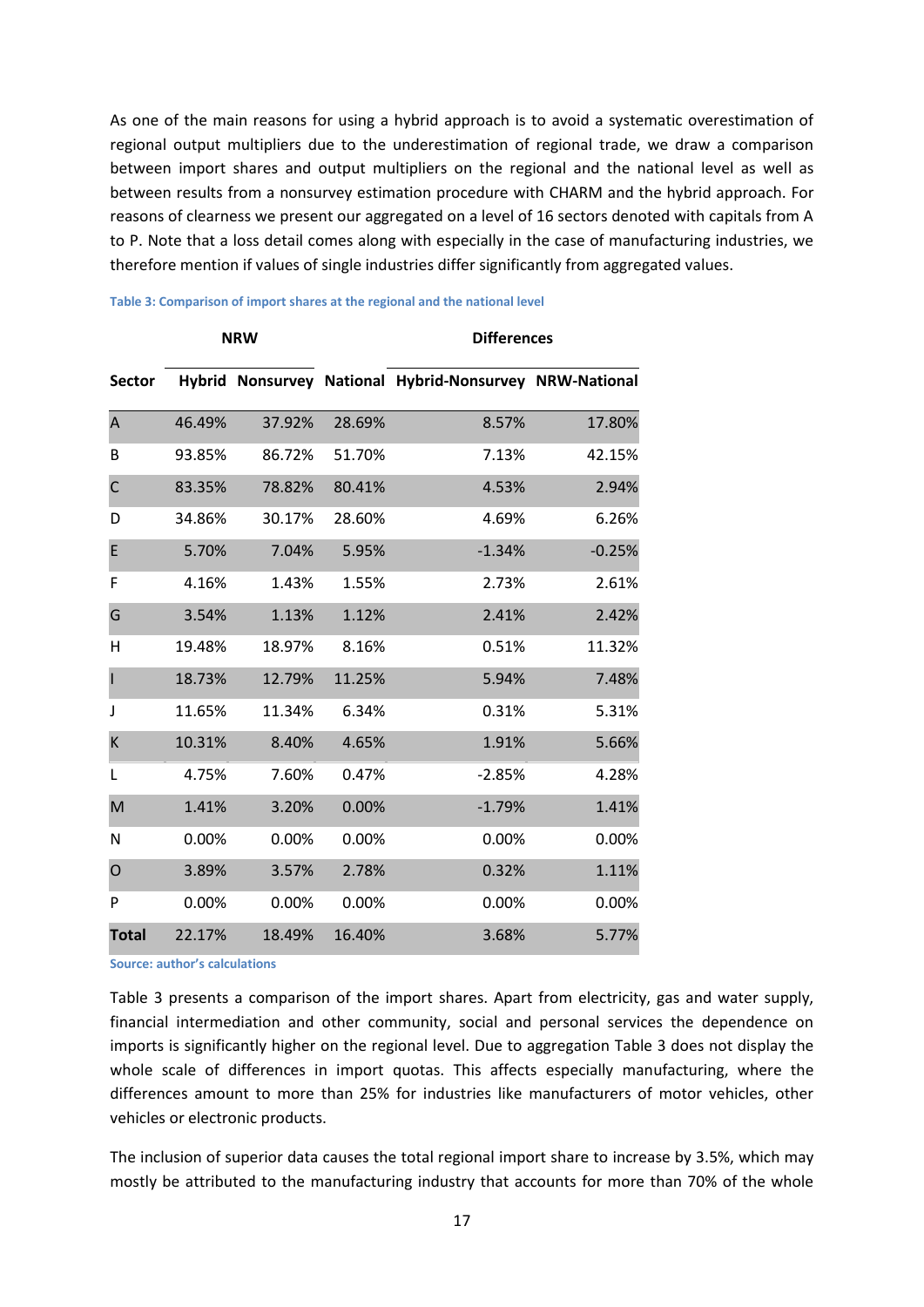regional imports. In the light of regional conditions the estimates of fishery (B) and electricity, gas and water supply (E) seem to be more reasonable, since NRW does not border on any sea and almost one third of Germany's gross electricity production is located in this region. The same is true for the import share of education services (M). Some smaller regions are expected to be more dependent on imports than the nations they belong to, these results go confirm with our expectations.

|                |        | <b>NRW</b> |        | <b>Differences</b>                                      |          |  |  |  |  |
|----------------|--------|------------|--------|---------------------------------------------------------|----------|--|--|--|--|
| <b>Sector</b>  |        |            |        | Hybrid Nonsurvey National Hybrid-Nonsurvey NRW-National |          |  |  |  |  |
| A              | 9.06%  | 8.50%      | 9.25%  | 0.56%                                                   | $-0.19%$ |  |  |  |  |
| B              | 18.39% | 19.57%     | 25.69% | $-1.18%$                                                | $-7.30%$ |  |  |  |  |
| $\mathsf{C}$   | 10.93% | 5.61%      | 2.94%  | 5.32%                                                   | 7.99%    |  |  |  |  |
| D              | 43.36% | 39.69%     | 37.69% | 3.67%                                                   | 5.67%    |  |  |  |  |
| E              | 25.82% | 11.81%     | 8.17%  | 14.01%                                                  | 17.65%   |  |  |  |  |
| F              | 0.46%  | 0.08%      | 0.08%  | 0.38%                                                   | 0.38%    |  |  |  |  |
| G              | 19.42% | 21.33%     | 13.86% | $-1.91%$                                                | 5.56%    |  |  |  |  |
| н              | 6.09%  | 5.73%      | 6.47%  | 0.36%                                                   | $-0.38%$ |  |  |  |  |
| I              | 10.04% | 11.35%     | 14.80% | $-1.31%$                                                | $-4.76%$ |  |  |  |  |
| J              | 6.32%  | 10.84%     | 5.69%  | $-4.52%$                                                | 0.63%    |  |  |  |  |
| K              | 7.22%  | 8.33%      | 5.43%  | $-1.11%$                                                | 1.79%    |  |  |  |  |
| L              | 0.46%  | 0.44%      | 0.57%  | 0.02%                                                   | $-0.11%$ |  |  |  |  |
| M              | 0.00%  | 0.00%      | 0.00%  | 0.00%                                                   | 0.00%    |  |  |  |  |
| N              | 0.76%  | 0.76%      | 0.00%  | 0.00%                                                   | 0.76%    |  |  |  |  |
| $\overline{O}$ | 1.79%  | 1.23%      | 0.77%  | 0.56%                                                   | 1.02%    |  |  |  |  |
| P              | 6.54%  | 4.76%      | 0.00%  | 1.78%                                                   | 6.54%    |  |  |  |  |
| <b>Total</b>   | 24.41% | 21.87%     | 20.07% | 2.54%                                                   | 4.34%    |  |  |  |  |

#### <span id="page-18-0"></span>**Table 4 Comparison of export shares on the regional and the national level**

**Source: author's calculations**

[Table 4](#page-18-0) shows the export shares (i.e. exports as a share of regional output) for the 16 products categories. These results also suggest that the use of superior data on international exports has improved the overall accuracy of the RIOT. For example, with the pure nonsurvey procedure we estimate an export share of 11.81% for electricity, gas and water (product category E), whereas the hybrid procedure suggests a value of 25.82%. In general, the hybrid procedure leads to higher export shares than the pure nonsurvey procedure. Consequently, it should also produce lower regional output multipliers. These are reported in [Table 5.](#page-19-0)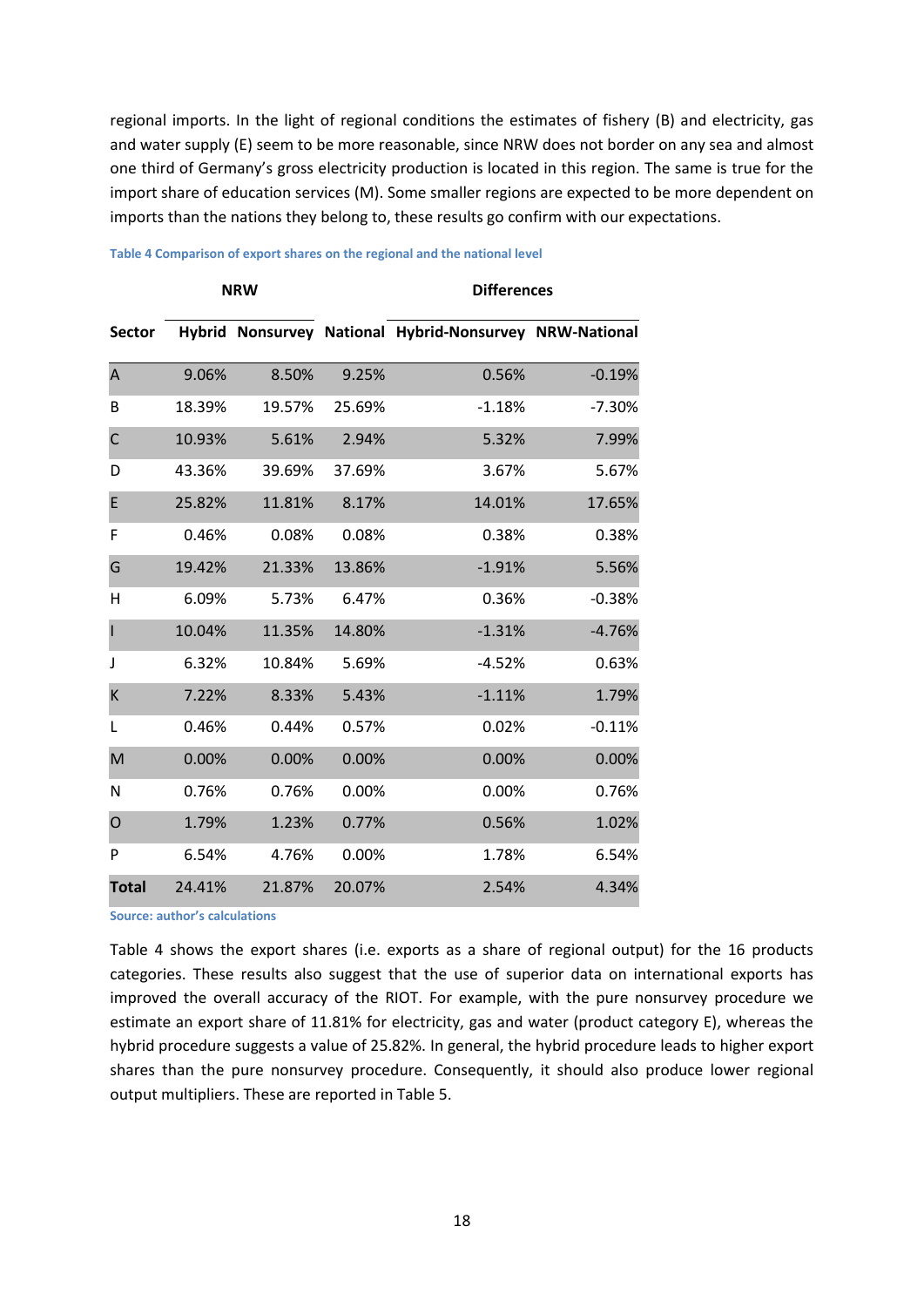<span id="page-19-0"></span>

| Table 5: Comparison of output multipliers on the regional and the national level |  |  |  |  |
|----------------------------------------------------------------------------------|--|--|--|--|
|                                                                                  |  |  |  |  |

|                |       | <b>NRW</b> |       | <b>Differences</b>                                      |          |  |  |  |  |  |
|----------------|-------|------------|-------|---------------------------------------------------------|----------|--|--|--|--|--|
| <b>Sector</b>  |       |            |       | Hybrid Nonsurvey National Hybrid-Nonsurvey NRW-National |          |  |  |  |  |  |
| A              | 1.586 | 1.622      | 1.780 | $-0.036$                                                | $-0.194$ |  |  |  |  |  |
| В              | 1.048 | 1.048      | 1.405 | 0.000                                                   | $-0.357$ |  |  |  |  |  |
| $\mathsf{C}$   | 1.238 | 1.324      | 1.208 | $-0.086$                                                | 0.030    |  |  |  |  |  |
| D              | 1.831 | 1.959      | 1.944 | $-0.128$                                                | $-0.113$ |  |  |  |  |  |
| E              | 2.062 | 2.011      | 1.951 | 0.051                                                   | 0.111    |  |  |  |  |  |
| F              | 1.938 | 1.889      | 1.994 | 0.049                                                   | $-0.056$ |  |  |  |  |  |
| G              | 1.610 | 1.619      | 1.678 | $-0.009$                                                | $-0.068$ |  |  |  |  |  |
| Η              | 1.555 | 1.575      | 1.663 | $-0.020$                                                | $-0.108$ |  |  |  |  |  |
| I              | 1.780 | 1.785      | 1.916 | $-0.005$                                                | $-0.136$ |  |  |  |  |  |
| J              | 1.899 | 1.942      | 1.937 | $-0.043$                                                | $-0.038$ |  |  |  |  |  |
| K              | 1.391 | 1.363      | 1.420 | 0.028                                                   | $-0.029$ |  |  |  |  |  |
| L              | 1.448 | 1.456      | 1.472 | $-0.008$                                                | $-0.024$ |  |  |  |  |  |
| M              | 1.315 | 1.307      | 1.329 | 0.008                                                   | $-0.014$ |  |  |  |  |  |
| N              | 1.435 | 1.455      | 1.452 | $-0.020$                                                | $-0.017$ |  |  |  |  |  |
| $\overline{O}$ | 1.553 | 1.552      | 1.581 | 0.001                                                   | $-0.028$ |  |  |  |  |  |
| P              | 1.000 | 1.000      | 1.000 | 0.000                                                   | 0.000    |  |  |  |  |  |

**Source: author's calculations** 

Compared to the results of our non-survey estimates the hybrid approach delivers, in general, far lower output multipliers. This is particularly true in the cases of manufacturing (D), financial intermediation (J), public administration (L) and health and social work (N). A comparison between the national and regional multipliers shows that the former are generally larger than the latter, as should be expected. The only exceptions are mining products (C) and electricity, gas and water (E), where the regional multipliers are larger than their national counterparts. As already mentioned above, a large share of Germany's electricity generation and particularly hard coal and lignite mining is located in North Rhine-Westphalia. It is therefore plausible that output multipliers of these sectors are greater than the national ones, which indicates a strong overrepresentation.

A related observation can be made with respect to the input-output coefficients describing the production technology. At the regional level, the input-output coefficient of mining products in the production of electricity, gas and water is somewhat larger than at the national level. This reflects a different electricity generation mix, which is still dominated by hard coal and lignite in NRW. Other regional input-output coefficients also differ from their national counterparts. For example, the input of agriculture (A) in manufacturing is lower in NRW, reflecting the fact that NRW's manufacturing industry is dominated by steel and iron products, whereas food products play a much smaller role.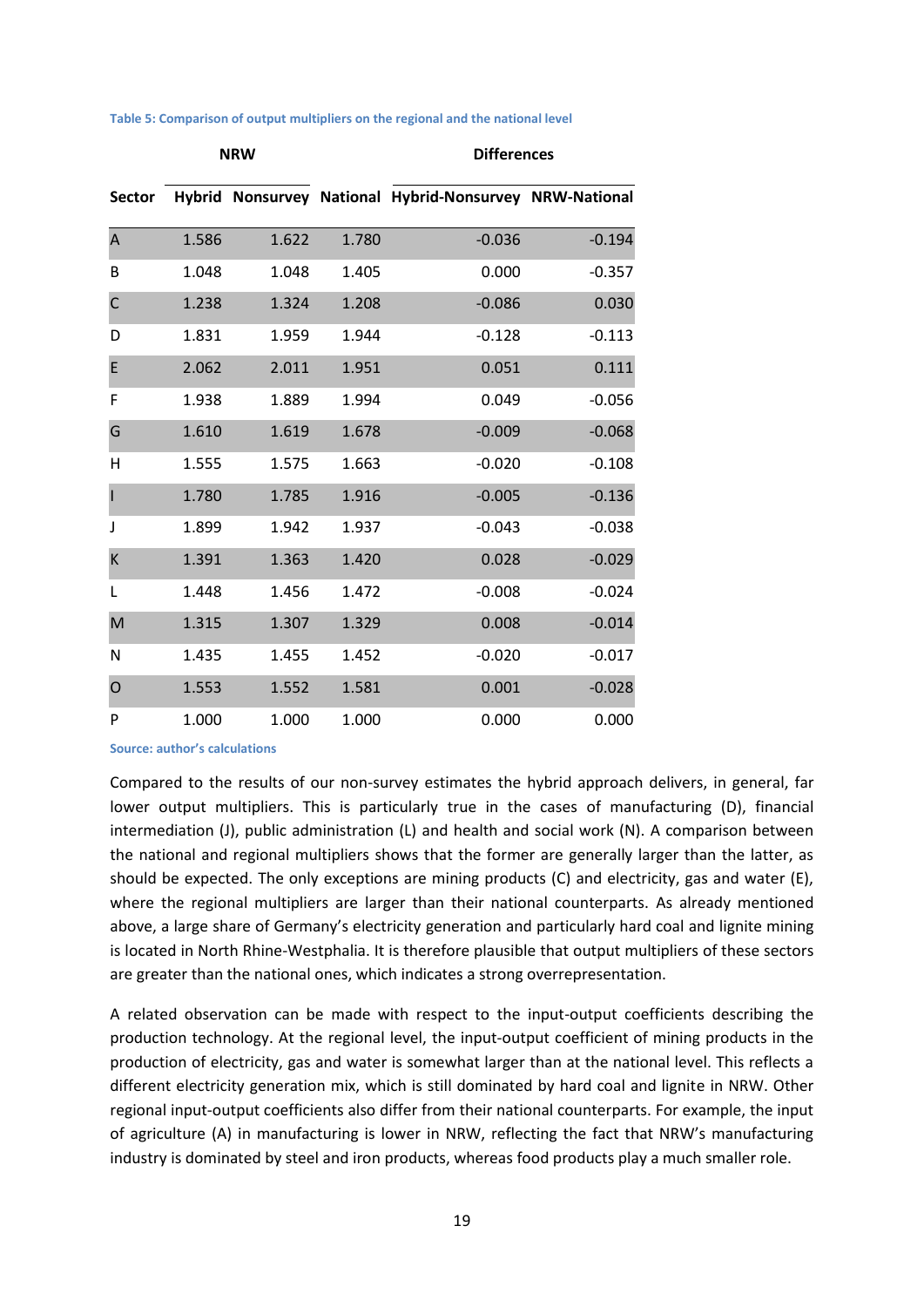#### **Table 6 Technological coefficients on the regional and the national level**

#### **Regional technological coefficients**

| <b>Sector</b> | A     | B     | C     | D     | E     | F     | G     | н     |       |       | Κ     |       | M     | N     | O     | P     |
|---------------|-------|-------|-------|-------|-------|-------|-------|-------|-------|-------|-------|-------|-------|-------|-------|-------|
| A             | 0.159 | 0.000 | 0.004 | 0.019 | 0.000 | 0.000 | 0.000 | 0.011 | 0.000 | 0.000 | 0.001 | 0.006 | 0.000 | 0.003 | 0.001 | 0.000 |
| B             | 0.000 | 0.113 | 0.000 | 0.000 | 0.000 | 0.000 | 0.000 | 0.001 | 0.000 | 0.000 | 0.000 | 0.000 | 0.000 | 0.000 | 0.000 | 0.000 |
| C             | 0.009 | 0.002 | 0.147 | 0.038 | 0.094 | 0.008 | 0.001 | 0.001 | 0.000 | 0.000 | 0.000 | 0.003 | 0.001 | 0.001 | 0.001 | 0.000 |
| D             | 0.229 | 0.152 | 0.334 | 0.491 | 0.084 | 0.288 | 0.039 | 0.160 | 0.088 | 0.008 | 0.017 | 0.066 | 0.024 | 0.082 | 0.043 | 0.000 |
| Ε             | 0.020 | 0.013 | 0.089 | 0.017 | 0.256 | 0.002 | 0.009 | 0.017 | 0.007 | 0.003 | 0.002 | 0.008 | 0.013 | 0.010 | 0.009 | 0.000 |
| F             | 0.005 | 0.011 | 0.024 | 0.003 | 0.014 | 0.048 | 0.003 | 0.006 | 0.006 | 0.003 | 0.024 | 0.017 | 0.007 | 0.011 | 0.009 | 0.000 |
| G             | 0.060 | 0.061 | 0.048 | 0.038 | 0.016 | 0.053 | 0.039 | 0.052 | 0.023 | 0.002 | 0.003 | 0.015 | 0.007 | 0.025 | 0.019 | 0.000 |
| н             | 0.000 | 0.002 | 0.002 | 0.001 | 0.000 | 0.001 | 0.002 | 0.000 | 0.004 | 0.002 | 0.001 | 0.005 | 0.001 | 0.001 | 0.004 | 0.000 |
| $\mathbf{I}$  | 0.005 | 0.111 | 0.026 | 0.025 | 0.034 | 0.007 | 0.122 | 0.010 | 0.299 | 0.015 | 0.006 | 0.023 | 0.021 | 0.005 | 0.015 | 0.000 |
| $\mathsf{J}$  | 0.018 | 0.004 | 0.010 | 0.008 | 0.016 | 0.019 | 0.016 | 0.018 | 0.019 | 0.334 | 0.026 | 0.019 | 0.011 | 0.014 | 0.023 | 0.000 |
| к             | 0.138 | 0.009 | 0.131 | 0.085 | 0.075 | 0.138 | 0.141 | 0.109 | 0.099 | 0.222 | 0.174 | 0.076 | 0.025 | 0.072 | 0.094 | 0.000 |
| L             | 0.003 | 0.002 | 0.011 | 0.002 | 0.046 | 0.005 | 0.002 | 0.003 | 0.002 | 0.001 | 0.003 | 0.016 | 0.001 | 0.003 | 0.005 | 0.000 |
| M             | 0.001 | 0.000 | 0.001 | 0.001 | 0.001 | 0.001 | 0.001 | 0.001 | 0.002 | 0.002 | 0.006 | 0.006 | 0.087 | 0.001 | 0.002 | 0.000 |
| N             | 0.007 | 0.000 | 0.000 | 0.000 | 0.000 | 0.000 | 0.000 | 0.001 | 0.000 | 0.000 | 0.000 | 0.001 | 0.001 | 0.022 | 0.001 | 0.000 |
| 0             | 0.009 | 0.007 | 0.036 | 0.008 | 0.006 | 0.005 | 0.013 | 0.023 | 0.010 | 0.007 | 0.021 | 0.024 | 0.006 | 0.017 | 0.134 | 0.000 |
| P             | 0.000 | 0.000 | 0.000 | 0.000 | 0.000 | 0.000 | 0.000 | 0.000 | 0.000 | 0.000 | 0.000 | 0.000 | 0.000 | 0.000 | 0.000 | 0.000 |
| Taxes         | 0.022 | 0.013 | 0.014 | 0.006 | 0.012 | 0.008 | 0.007 | 0.027 | 0.023 | 0.043 | 0.007 | 0.044 | 0.024 | 0.035 | 0.027 | 0.000 |
| Value Added   | 0.315 | 0.501 | 0.124 | 0.257 | 0.345 | 0.417 | 0.604 | 0.560 | 0.416 | 0.358 | 0.709 | 0.670 | 0.770 | 0.700 | 0.613 | 1.000 |
| Output        | 1.000 | 1.000 | 1.000 | 1.000 | 1.000 | 1.000 | 1.000 | 1.000 | 1.000 | 1.000 | 1.000 | 1.000 | 1.000 | 1.000 | 1.000 | 1.000 |

#### **National technological coefficients**

| <b>Sector</b>                 | A     | B     | C     | D     | E     | F               | G     | н     |               |       | K     |             | M     | N     | O     | P     |
|-------------------------------|-------|-------|-------|-------|-------|-----------------|-------|-------|---------------|-------|-------|-------------|-------|-------|-------|-------|
| А                             | 0.157 | 0.000 | 0.003 | 0.021 | 0.000 | 0.000           | 0.000 | 0.011 | 0.000         | 0.000 | 0.001 | 0.006       | 0.000 | 0.003 | 0.001 | 0.000 |
| B                             | 0.000 | 0.111 | 0.000 | 0.000 | 0.000 | 0.000           | 0.000 | 0.001 | 0.000         | 0.000 | 0.000 | 0.000       | 0.000 | 0.000 | 0.000 | 0.000 |
| c                             | 0.008 | 0.002 | 0.150 | 0.033 | 0.089 | 0.007           | 0.001 | 0.001 | 0.000         | 0.000 | 0.000 | 0.003       | 0.001 | 0.001 | 0.001 | 0.000 |
| D                             | 0.211 | 0.149 | 0.182 | 0.484 | 0.075 | 0.287           | 0.048 | 0.161 | 0.090         | 0.007 | 0.017 | 0.064       | 0.024 | 0.082 | 0.042 | 0.000 |
| E                             | 0.018 | 0.013 | 0.055 | 0.015 | 0.238 | 0.002           | 0.010 | 0.017 | 0.007         | 0.003 | 0.002 | 0.008       | 0.013 | 0.010 | 0.009 | 0.000 |
| F                             | 0.005 | 0.011 | 0.011 | 0.002 |       | 0.012 0.046     | 0.004 | 0.006 | 0.006         | 0.003 | 0.025 | 0.016       | 0.007 | 0.011 | 0.009 | 0.000 |
| G                             | 0.056 | 0.060 | 0.028 | 0.037 |       | 0.014 0.053     | 0.039 | 0.053 | 0.025         | 0.002 | 0.003 | 0.015       | 0.007 | 0.025 | 0.020 | 0.000 |
| н                             | 0.000 | 0.002 | 0.001 | 0.001 | 0.000 | 0.001           | 0.002 | 0.000 | 0.004         | 0.001 | 0.001 | 0.005       | 0.001 | 0.001 | 0.004 | 0.000 |
|                               | 0.005 | 0.109 | 0.048 | 0.025 | 0.028 | 0.007           | 0.114 | 0.010 | 0.303         | 0.015 | 0.006 | 0.023       | 0.022 | 0.005 | 0.017 | 0.000 |
| J                             | 0.017 | 0.004 | 0.011 | 0.009 |       | 0.014 0.019     | 0.017 | 0.018 | $0.021$ 0.326 |       | 0.025 | 0.018       | 0.011 | 0.014 | 0.021 | 0.000 |
| к                             | 0.129 | 0.009 | 0.128 | 0.088 | 0.066 | 0.134           | 0.151 | 0.109 | 0.099         | 0.207 | 0.169 | 0.075       | 0.025 | 0.072 | 0.093 | 0.000 |
| L                             | 0.003 | 0.002 | 0.009 | 0.002 | 0.042 | 0.005           | 0.002 | 0.003 | 0.002         | 0.001 | 0.003 | 0.016       | 0.001 | 0.003 | 0.004 | 0.000 |
| м                             | 0.001 | 0.000 | 0.001 | 0.001 | 0.001 | 0.001           | 0.001 | 0.001 | 0.002         | 0.002 | 0.007 | 0.006       | 0.087 | 0.001 | 0.002 | 0.000 |
| N                             | 0.007 | 0.000 | 0.000 | 0.000 | 0.000 | 0.000           | 0.000 | 0.001 | 0.000         | 0.000 | 0.000 | 0.001       | 0.001 | 0.022 | 0.001 | 0.000 |
| O                             | 0.008 | 0.006 | 0.020 | 0.008 | 0.005 | 0.005           | 0.015 | 0.023 | 0.009         | 0.007 | 0.020 | 0.023       | 0.006 | 0.018 | 0.142 | 0.000 |
| P                             | 0.000 | 0.000 | 0.000 | 0.000 | 0.000 | 0.000           | 0.000 | 0.000 | 0.000         | 0.000 | 0.000 | 0.000       | 0.000 | 0.000 | 0.000 | 0.000 |
| <b>Taxes</b>                  | 0.022 | 0.013 | 0.012 | 0.006 | 0.012 | 0.008           | 0.007 | 0.027 | 0.024         | 0.041 | 0.008 | 0.044       | 0.024 | 0.035 | 0.028 | 0.000 |
| <b>Value Added</b>            | 0.353 | 0.511 | 0.340 | 0.268 |       | $0.403$ $0.425$ | 0.588 | 0.558 | 0.408         | 0.385 |       | 0.714 0.677 | 0.769 | 0.699 | 0.607 | 1.000 |
| Output                        | 1.000 | 1.000 | 1.000 | 1.000 | 1.000 | 1.000           | 1.000 | 1.000 | 1.000         | 1.000 | 1.000 | 1.000       | 1.000 | 1.000 | 1.000 | 1.000 |
| Source: author's calculations |       |       |       |       |       |                 |       |       |               |       |       |             |       |       |       |       |

Finally, [Table 7](#page-21-0) reports the results of the procedure described in section [4.3,](#page-9-0) where we computed the final consumption of households based on EVS micro data. The table shows that the consumption structure (i.e. the shares of each product category in total consumption spending) differs to a certain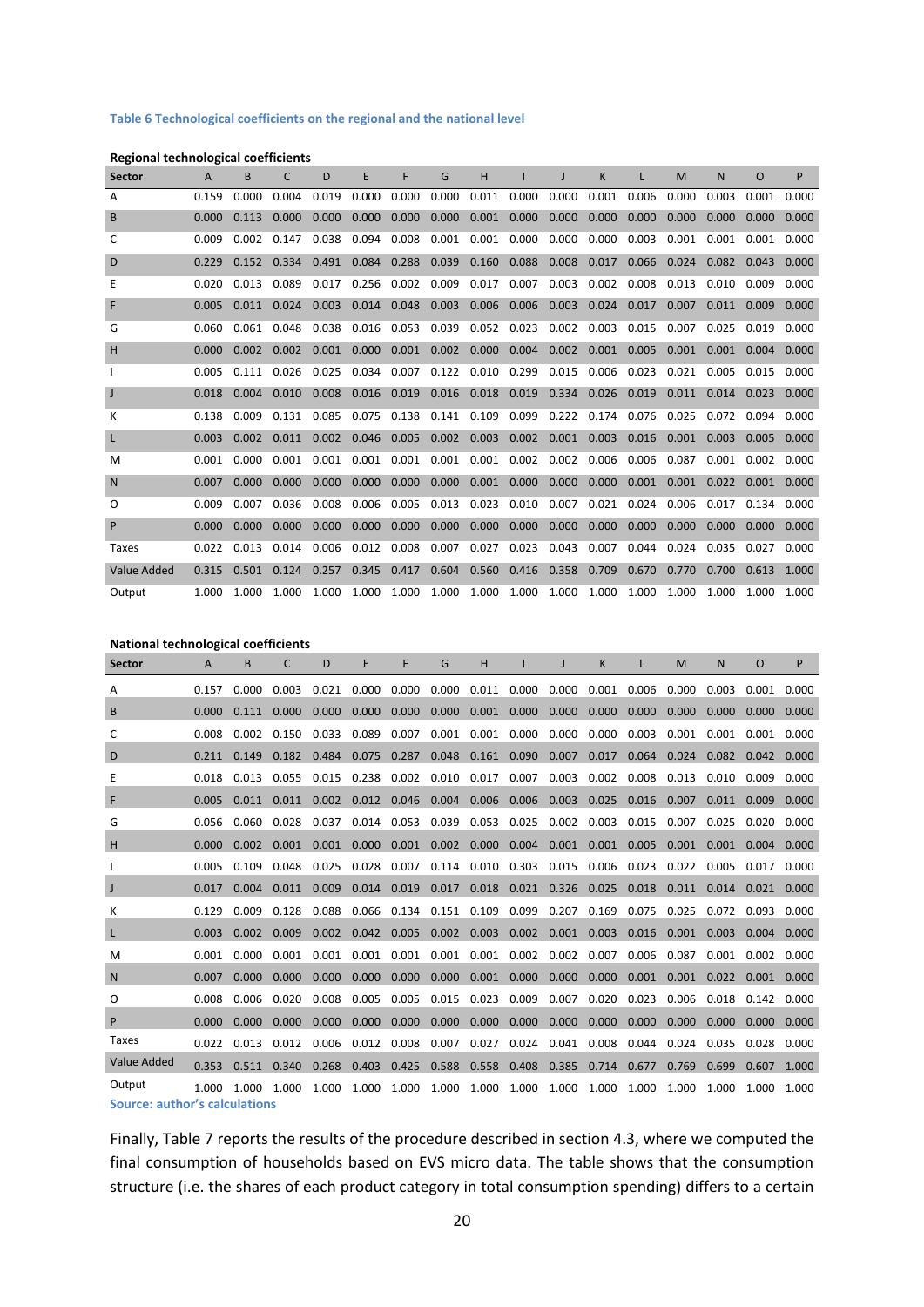extent in NRW from the national structure. For example, the share of manufacturing products is 0.50% larger, whereas the share of transport, storage and communication (I) is 0.56% smaller. This indicates that the use of regional consumption survey data also contributes to an improvement of overall table accuracy.

|               |         | <b>NRW</b> | <b>National</b> |           |                   |
|---------------|---------|------------|-----------------|-----------|-------------------|
| <b>Sector</b> | Mio. €  | Share (%)  | Mio. €          | Share (%) | <b>Difference</b> |
| A             | 4,542   | 1.59%      | 16,133          | 1.39%     | 0.20%             |
| B             | 76      | 0.03%      | 334             | 0.03%     | 0.00%             |
| $\mathsf{C}$  | 1,488   | 0.52%      | 7,061           | 0.61%     | $-0.09%$          |
| D             | 74,264  | 26.01%     | 296,268         | 25.51%    | 0.50%             |
| E             | 7,574   | 2.65%      | 33,854          | 2.91%     | $-0.26%$          |
| F             | 889     | 0.31%      | 3,594           | 0.31%     | 0.00%             |
| G             | 50,157  | 17.57%     | 201,055         | 17.31%    | 0.26%             |
| Η             | 14,556  | 5.10%      | 63,150          | 5.44%     | $-0.34%$          |
| ı             | 16,909  | 5.92%      | 75,247          | 6.48%     | $-0.$             |
| J             | 19,707  | 6.90%      | 78,317          | 6.74%     | 0.16%             |
| K             | 59,160  | 20.72%     | 238,022         | 20.49%    | 0.23%             |
| L             | 1,059   | 0.37%      | 4,506           | 0.39%     | $-0.02%$          |
| M             | 2,836   | 0.99%      | 13,998          | 1.21%     | $-0.22%$          |
| N             | 13,923  | 4.88%      | 55,788          | 4.80%     | 0.08%             |
| O             | 16,629  | 5.83%      | 67,169          | 5.78%     | 0.05%             |
| P             | 1,710   | 0.60%      | 7,070           | 0.61%     | $-0.01%$          |
| <b>Total</b>  | 285,480 | 100.00%    | 1,161,566       | 100.00%   |                   |

<span id="page-21-0"></span>**Table 7 Consumption structure on the regional and the national level** 

## **6 Conclusion**

In federal states like Germany many important decisions regarding economic-, energy- or environmental policy are made by regional governments. Therefore, regional economists are dependent on reliable information about the regional economy under study to be able to give professional advice to regional decision makers, because the regional effects of political decisions have to be understood properly. Although there is a vast literature criticising traditional non-survey methods, they are often used applied in economic policy consulting, due to the lack of regional inputoutput tables from official sources, as these methods are quick and easy to use.

The aim of this paper was to show how a RIOT for one of Germany's federal states can be constructed with a reasonable endowment of time and money, using the case of NRW as an example. Our findings suggest that a hybrid approach using superior data with respect to household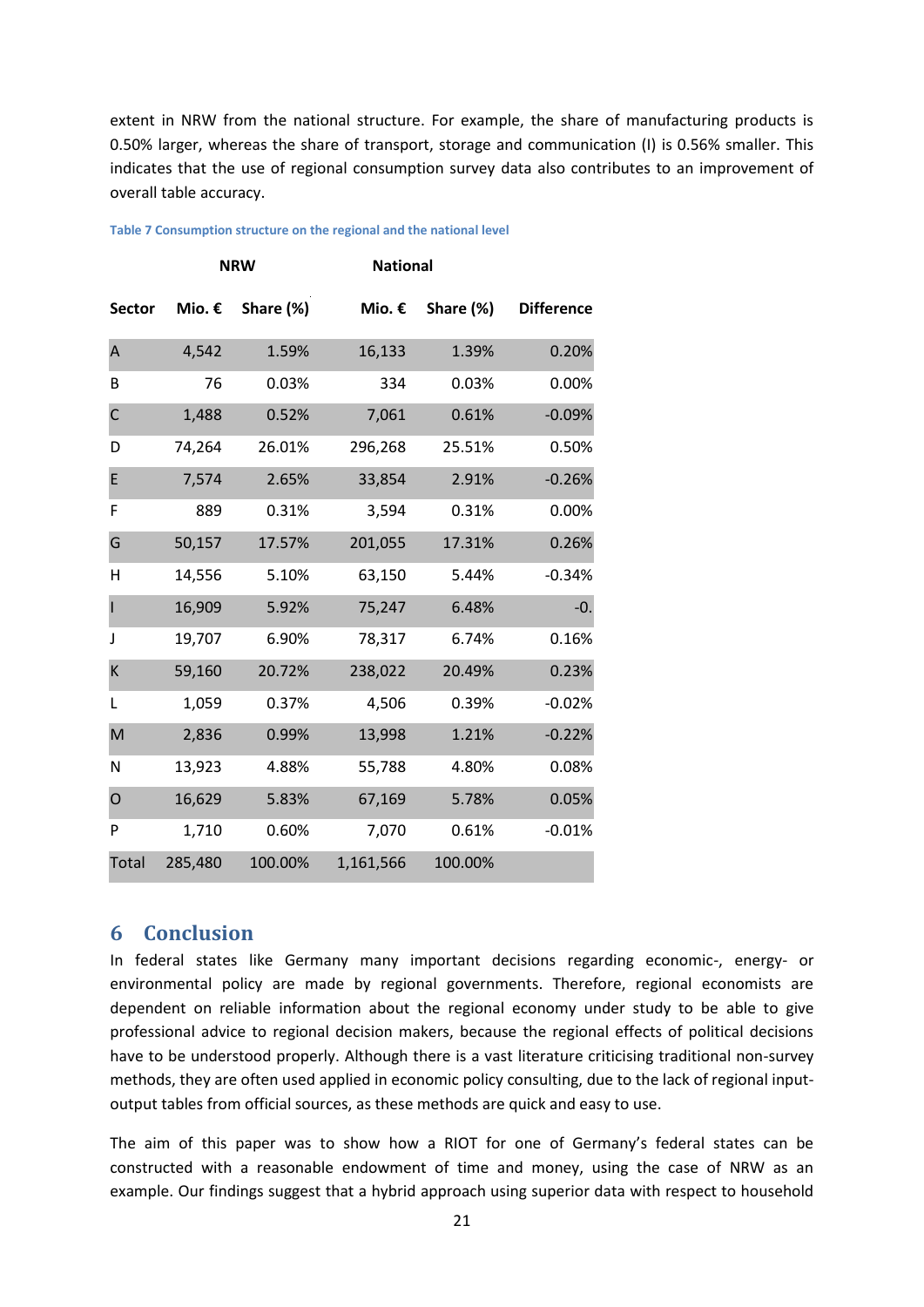consumption and international trade produces better results than a pure nonsurvey approach. Our experience suggests that if the available information sources are used in an efficient manner, it is possible to construct a RIOT that yields plausible results in terms of output multipliers. The problems of pure nonsurvey methods, which tend to underestimate regional trade and overestimate regional output multipliers, are not insurmountable. Of course, this does not render surveys useless – we believe that a regional survey of firms in selected industries could still contribute to even better accuracy. However, the procedure outlined in this paper appears to offer a reasonable compromise between accuracy and cost.

## **References**

<span id="page-22-0"></span>Bonfiglio, A. (2009). 'On the Parameterization of Techniques for Representing Regional Economic Structures', *Economic Systems Research*, vol. 21, pp. 115-127.

<span id="page-22-1"></span>Bonfiglio, A. and F. Chelli (2008). 'Assessing the Behaviour of Non-Survey Methods for Constructing Regional Input–Output Tables through a Monte Carlo Simulation', *Economic Systems Research*, vol. 20(3), pp. 243-258.

<span id="page-22-4"></span>Boomsma, P. and J. Oosterhaven (1992). 'A double entry method for the construction of biregional input-output tables', *Journal Of Regional Science*, vol. 32, pp. 269-284.

<span id="page-22-2"></span>Flegg, A. T. and T. Tohmo (2011). 'Regional Input–Output Tables and the FLQ Formula: A Case Study of Finland', Regional Studies, first published on 25 August 2011 (iFirst), doi: 10.1080/00343404.2011.592138.

<span id="page-22-5"></span>Flegg, A. T. and C. D. Webber (1997). 'On the Appropriate Use of Location Quotients in Generating Regional Input-Output Tables: Reply', *Regional Studies*, vol. 31(8), pp. 795-805.

<span id="page-22-6"></span>Flegg, A. T. and C. D. Webber (2000). 'Regional Size, Regional Specialization and the FLQ Formula', *Regional Studies*, vol. 34, pp. 563-569.

<span id="page-22-7"></span>Flegg, A. T., C. D. Webber and M. V. Elliott (1995). 'On the Appropriate Use of Location Quotients in Generating Regional Input-Output Tables', *Regional Studies*, vol. 29(6), pp. 547-561.

<span id="page-22-10"></span>Harris, R. I. D. and A. Liu (1998). 'Input-Output Modelling of the Urban and Regional Economy: The Importance of External Trade', *Regional Studies*, vol. 32(9), pp. 851-862.

<span id="page-22-8"></span>Hewings, G. J. D. (1971). 'Regional input-output models in the U.K. : Some problems and prospects for the use of non-survey techniques', *Regional Studies*, vol. 5, pp. 11-22.

<span id="page-22-9"></span>Hewings, G. J. D. and R. C. Jensen (1986) *Regional, Interregional and Multiregional Input-Output Analysis*. In Nijkamp, P. (Ed.) *Handbook of Regional and Urban Economics, Volume I.* Amsterdam, Elsevier.

<span id="page-22-11"></span>Isserman, A. M. (1980). 'Estimating Export Activity in a Regional Economy: A Theoretical and Empirical Analysis of Alternative Methods', *International Regional Science Review*, vol. 5(2), pp. 155- 184.

<span id="page-22-3"></span>Kronenberg, T. (2009). 'Construction of Regional Input-Output Tables Using Nonsurvey Methods: The Role of Cross-Hauling', *International Regional Science Review*, vol. 32(1), pp. 40-64.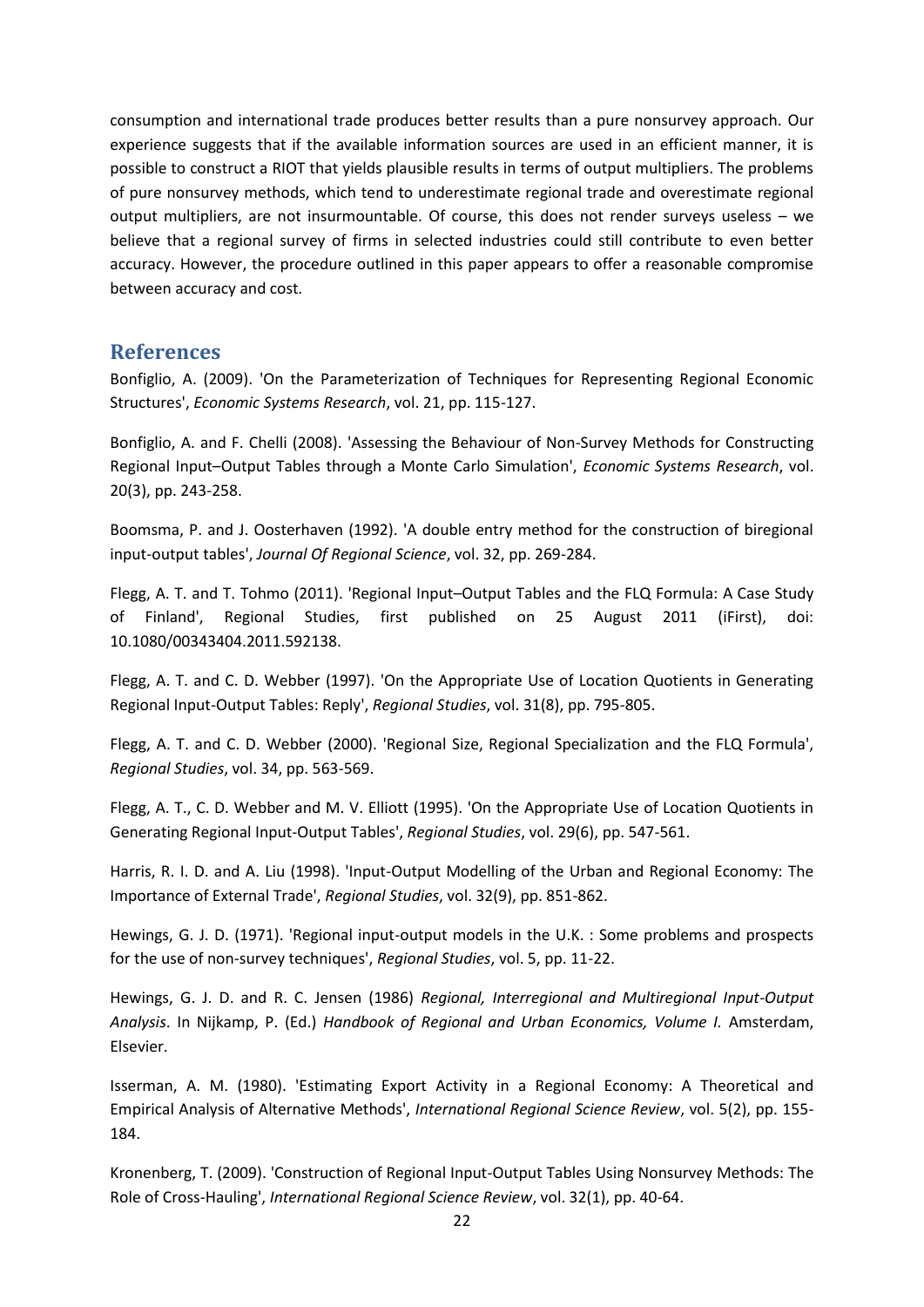<span id="page-23-10"></span>Kronenberg, T. (2010). 'Erstellung einer Input-Output-Tabelle für Mecklenburg-Vorpommern', *AStA Wirtschafts- und Sozialstatistisches Archiv*, vol. 4(3), pp. 223-248.

<span id="page-23-8"></span>Kronenberg, T. (2011). 'On the Intertemporal Stability of Bridge Matrix Coefficients', STE Preprint 17/2011, Forschungszentrum Jülich.

<span id="page-23-2"></span>Kuckshinrichs, W., T. Kronenberg and P. Hansen (2010). 'The Social Return on Investment in the Energy Efficiency of Buildings in Germany', *Energy Policy*, vol. 38(8), pp. 4317-4329.

<span id="page-23-1"></span>Lahr, M. L. (1993). 'A review of the literature supporting the hybrid approach to constructing regional input-output models', *Economic Systems Research*, vol. 5(3), pp. 277-294.

<span id="page-23-3"></span>Lehmann, H. (2004). *Die Modellierung der Konsumausgaben privater Haushalte*: Schriften des IWH, Nr. 16.

<span id="page-23-12"></span>Miller, R. E. and P. D. Blair (2009). *Input-Output Analysis: foundations and extensions*, 2nd ed. Cambridge: Cambridge University Press.

<span id="page-23-11"></span>Norcliffe, G. D. (1983). 'Using location quotients to estimate the economic base and trade flows', *Regional Studies*, vol. 17, pp. 61-168.

<span id="page-23-4"></span>Oosterhaven, J. (1984). 'A Family of Square and Rectangular Interregional Input-Output Tables and Models', *Regional Science and Urban Economics*, vol. 14, pp. 565-582.

<span id="page-23-5"></span>Richardson, H. W. (1985). 'Input-output and economic base multipliers: Looking backward and forward', *Journal Of Regional Science*, vol. 25, pp. 607-661.

<span id="page-23-6"></span>Round, J. L. (1972). 'Regional Input-Output Models in the U.K.: A Reappraisal of Some Techniques', *Regional Studies*, vol. 6, pp. 1-9.

<span id="page-23-7"></span>Round, J. L. (1978). 'An interregional input-output approach to the evaluation of nonsurvey methods', *Journal Of Regional Science*, vol. 18, pp. 179-194.

<span id="page-23-9"></span>Schaffer, W. A. and K. Chu (1969). 'Nonsurvey Techniques for Constructing Regional Interindustry Models', *Papers of the Regional Science Association*, vol. 23, pp. 83-101.

<span id="page-23-0"></span>Tohmo, T. (2004). 'New Developments in the Use of Location Quotients to Estimate Regional Input-Output Coefficients and Multipliers', *Regional Studies*, vol. 38(1), pp. 43-54.